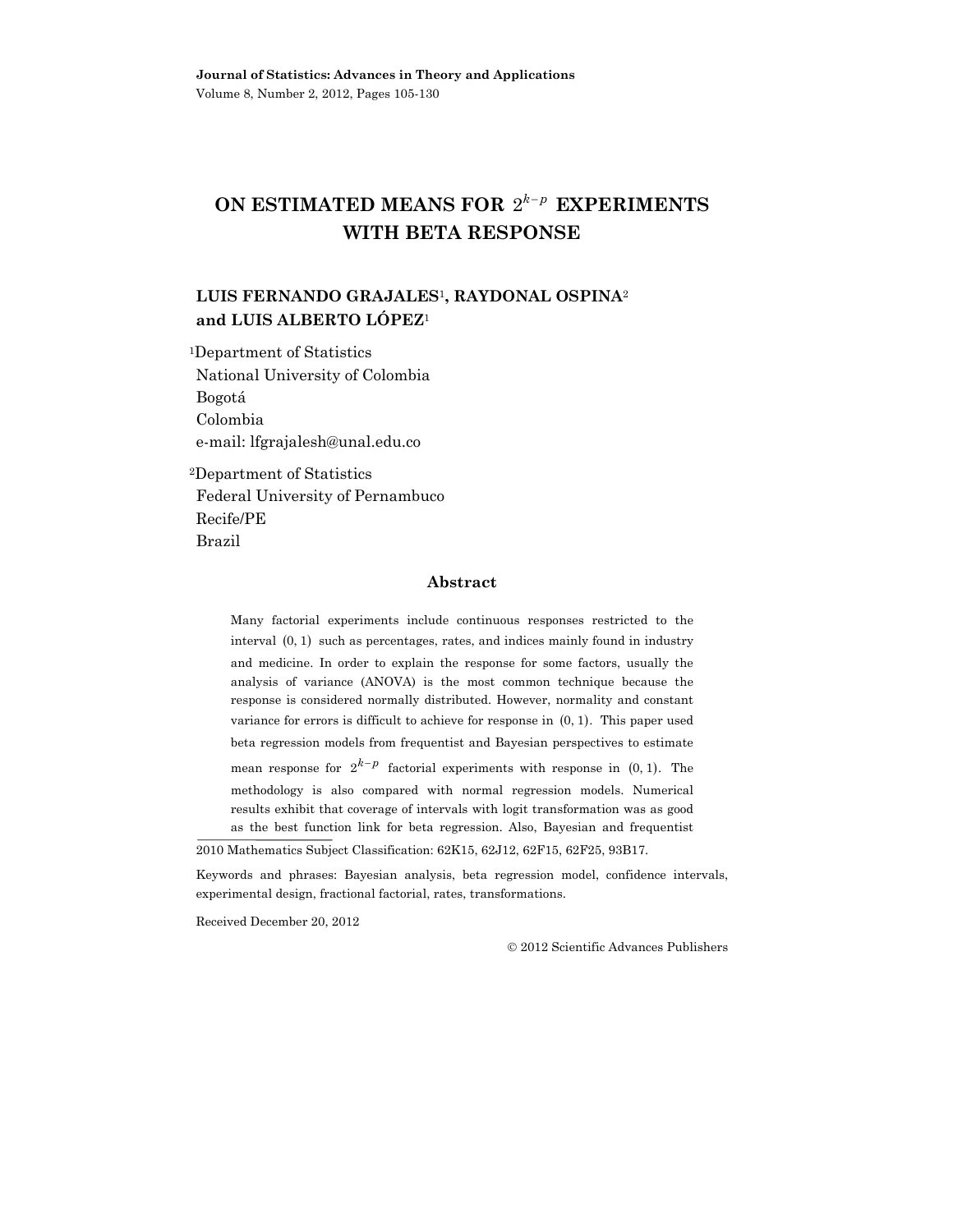lengths of intervals are similar for logit link. The Bayesian model with probit link presented the worst performance with respect to lengths of intervals.

## **1. Introduction**

Some industrial and medical experiments have their response in  $(0, 1)$ , like percentages and rates. The normal model (or ANOVA) is the most widely used technique to predict the response by other variables through a linear regression structure; the main problem with this technique is not achieving normality and homogeneous variance of errors for responses in  $(0, 1)$ . A proposal to solve this problem has been doing an appropriate transformation of response, then applying ANOVA technique and finally doing the inverse transformation to analyze the results; although interpretation of results of inverse transformations are easier and good results has been reported (Patil and Kulkarni [20]). However, there are some potential problems related to transformations: (1) when inverse transformation is made to back the original units, it does not produce an unbiased estimate of the mean; (2) inverse transformations sometimes produce nonsensical results, for instance, fitted values for the response variable that exceed the lower or upper bound of variable (Myers and Montgomery [18]). For some factorial experiments with exponentially distributed response, but nonnormal, Lewis et al. [13, 14], and Patil and Kulkarni [20] presented their proposals to analyze those data by generalized linear models (GLM). They used Monte Carlo simulations and some examples to compare their results with normal and transformation approaches in some designed experiments. In all cases, GLM was better than the normal model. In most of their cases, GLM resulted better than transformations but, how can be in Patil and Kulkarni [20], testing significance of factorial effects in  $2^k$  experiments, one of the transformations was as good as GLM approach. Because of the last results, we considered necessary to include two appropriate transformations for response in (0, 1), logit and arcsin. However, as the current paper focuses in  $2^{k-p}$  experiments whose response is continuously measured in (0, 1), a logical approach is beta regression,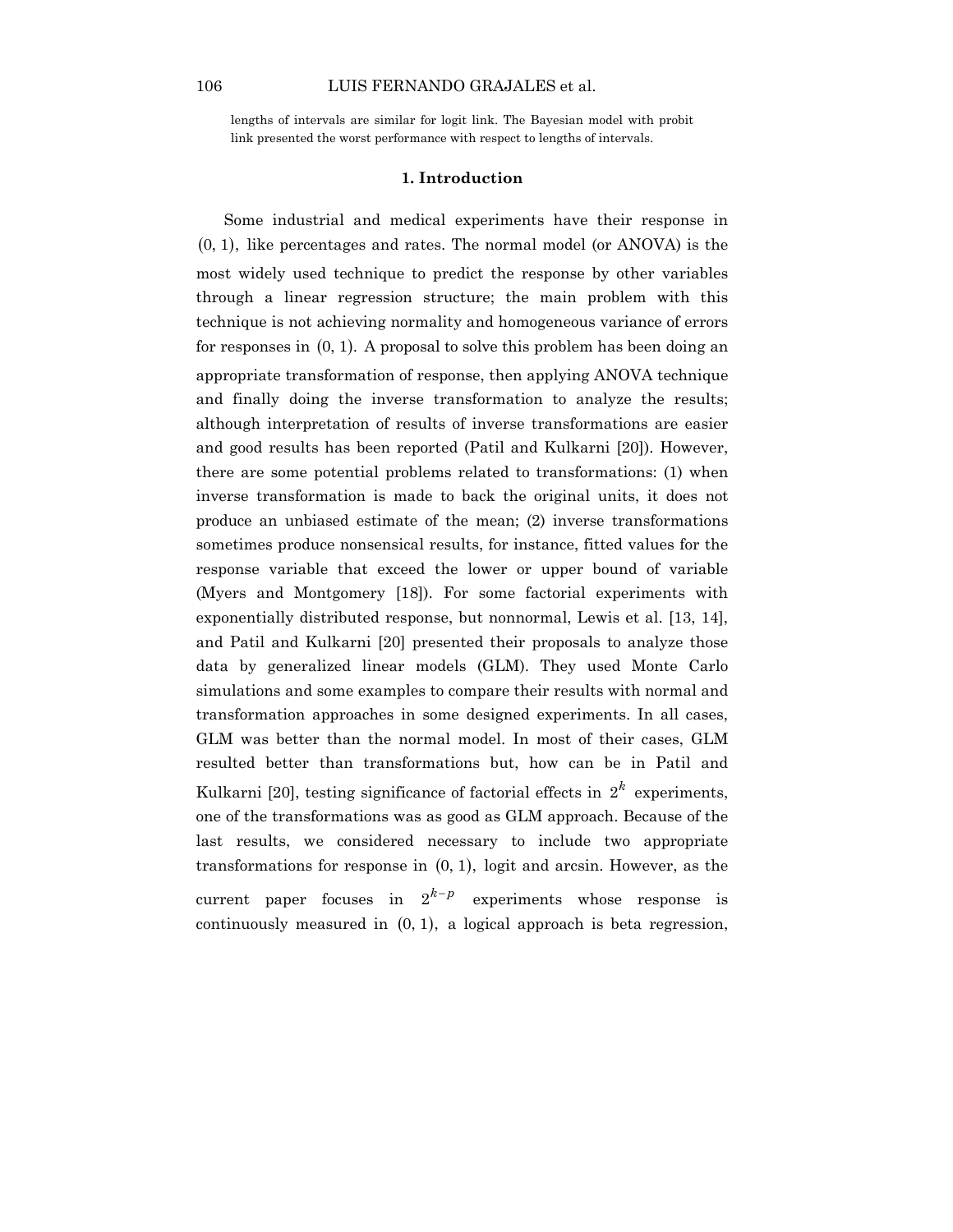where  $\gamma$  in  $(0, 1)$  is explained for a set of covariates, in our case expressed in a design matrix. Beta regression model (BRM) was explicitly developed by Paolino [19], Kieschnick and McCullough [11], Ferrari and Cribari-Neto [8], Vasconcellos and Cribari-Neto [24], Smithson and Verkuilen [23], Cribari-Neto and Zeileis [6], and Grün et al. [10], among others. Among the different specifications of the beta regression models, the proposed structure of Ferrari and Cribari-Neto [8] is the one presented here, as the parameterization, they use allows for direct modelling of the distribution mean using a linear predictor and a general link function, in a similar way to what is done in generalized linear models.

The paper is organized as follow: The data structure of the fractional factorial experiments and normal, transformed and beta regression model are considered in Section 2. Section 3 introduces expressions of confidence intervals on mean response for each model, the two empirical experiments analyzed from a frequentist viewpoint, and details and discussion of Monte Carlo simulation for a beta regression model. Section 4 contains details of Bayesian beta regression to estimate the mean response and its results compared with frequentist results. Finally, our conclusions are presented in Section 5.

# **2. Data Structure and Statistical Models**

# **2.1 Structure and design matrix in**  $2^{k-p}$  experiments

In this paper, we discussed  $2^{k-p}$  designed experiments with one replication, having *n* experimental units, observations, or runs and response in  $(0, 1)$ . Both experiments, complete and fractional factorial, have, as explanatory variables, *k* factors each at two levels, that can be dichotomous or originally continuous but coded as +1, usually for the highest level in continuous factors, and −1; this is a mandatory notation in these experiments, see, for instance, Box et al. [3]; the notation allows for building dimensionless covariates for the regression structure that gets a most effective and easier interpretation for fitted models. Usual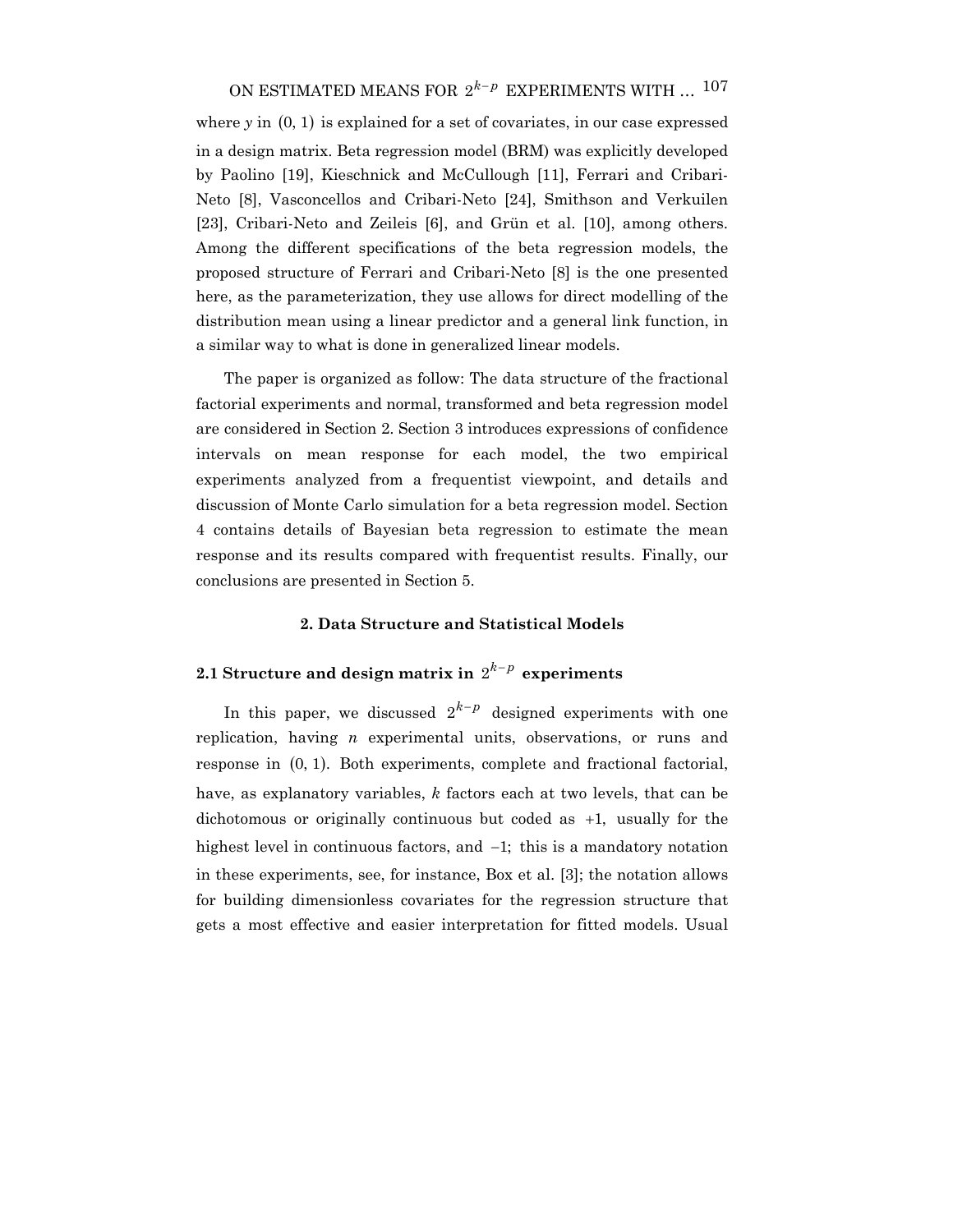linear regression,  $Y = X\beta + \varepsilon$ , is the proposed model to analyze  $2^{k-p}$ experiments; those are supersaturated models, that consist in having more parameters than observations, which leads to non-identifiability problem; the common path to solve this problem is using the *aliased* or *confounded* effects, which means that some effects of lower order are equal than other higher order effects, and this reduces the number of parameters until it gets, at least, an *n* − 1 parameters, that can be solved without problem.

The concept *aliased* and *confounded* depends on the *resolution* of experimental design, see Montgomery [16] and Box et al. [3] for review of those concepts. The  $2^{k-p}$  experiments produce design matrices of order  $n \times l$ , here denoted by  $X_{n \times l}$ , which have the following properties: (i) its components  $[x_{ij}] \in \{-1, 1\};$  *(ii)* its columns are orthogonal and  $X^{\top}X = nI_l$ , where  $I_l$  is the identity matrix of order *l*; (iii) the elements in any two different rows or in any two different columns of *X* coincides in exactly half the number of positions. A particular case happens in  $2<sup>k</sup>$ experiments when there are more of one replication and it is possible to achieve a Hadamard matrix *X* whit orthogonal rows. After will be discussed why is inappropriate using normal model in  $2^{k-p}$  experiments with response in  $(0, 1)$ . The chief goal in this work is to consider frequentist and Bayesian models to estimate confidence (credibility) intervals on mean response for  $2^{k-p}$  experiments and, then, to compare them by coverage or length of intervals. This strategy was used, for instance, in Lewis et al. [13, 14] although they only used frequentist analysis.

#### **2.2 Normal regression model**

Denoting  $y_i$  as the response for the  $i$  experimental run (unit), the usual normal regression model is expressed as

$$
y_i = \beta_0 + \beta_1 x_{i1} + \dots + \beta_l x_{il} + \varepsilon_i = X_i \beta + \varepsilon_i, \quad i = 1, \dots, n,
$$
 (2.1)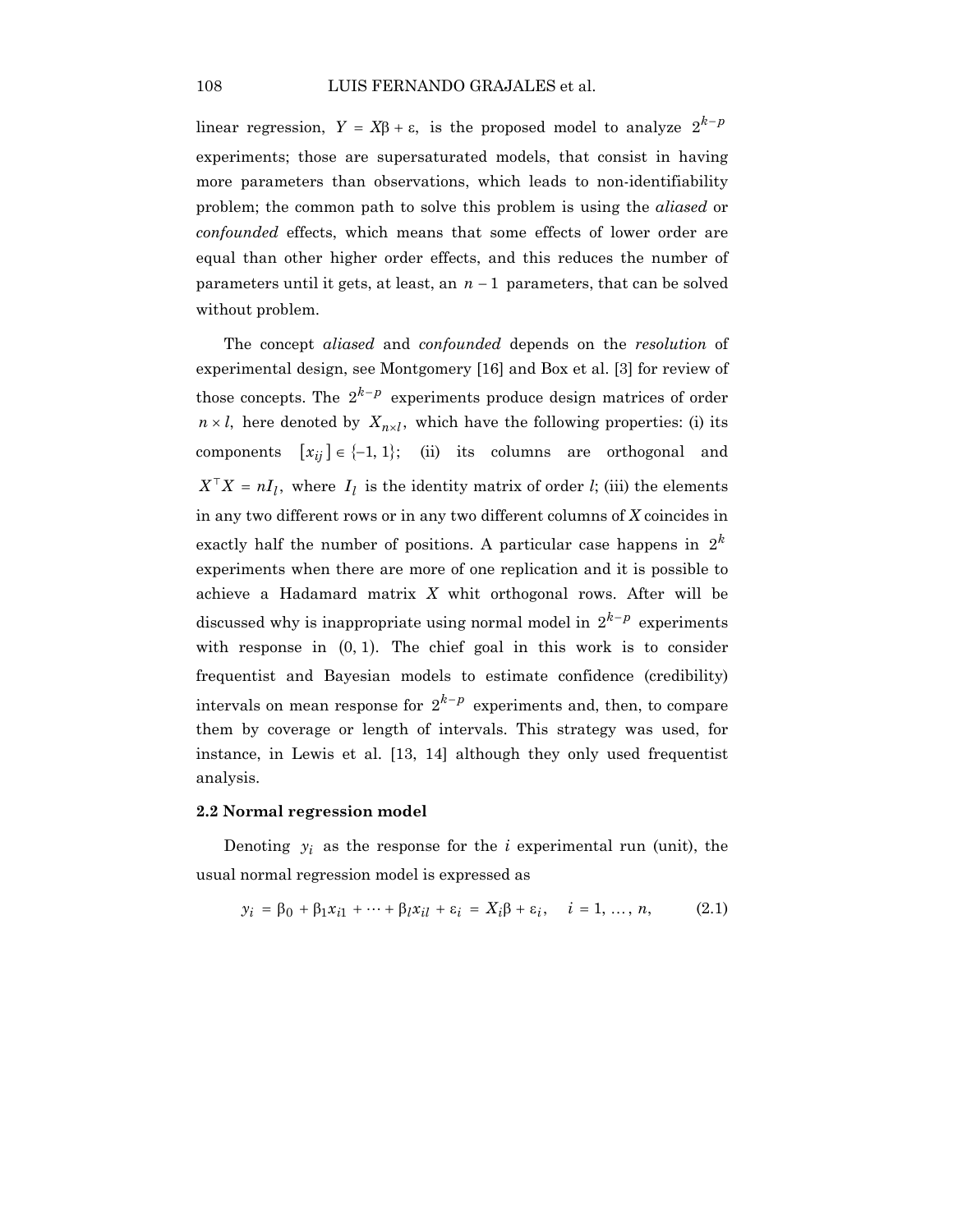# ON ESTIMATED MEANS FOR  $2^{k-p}$  EXPERIMENTS WITH ... <sup>109</sup>

where  $\varepsilon_i$  denotes the random errors, which are assumed independent and normally distributed with mean zero and constant variance  $\sigma^2$ .  $\beta = (\beta_0, \beta_1, ..., \beta_l)^\top$ , the vector of unknown regression parameters, under  $X^{\top}X$  non-singular, is estimated by the ordinary least squares (OLS) method of this form

$$
\widehat{\beta} = \left( \ X^{\top} X \ \right)^{-1} X^{\top} y,\tag{2.2}
$$

where  $y = (y_0, y_1, ..., y_n)^\top$  contains the response values. The covariance matrix for  $\hat{\beta}$  is given by

$$
\text{Var}\left(\hat{\beta}\right) = \sigma^2 \left(X^\top X\right)^{-1},\tag{2.3}
$$

and  $\sigma^2$  can be estimated by the mean squared error (MSE)

$$
\widehat{\sigma}^2 = \frac{1}{n - (l+1)} \sum_{i=1}^n (y_i - \hat{y}_i)^2 ,
$$
 (2.4)

where  $\hat{y}_i = X_i \hat{\beta}$ ,  $X_i$  the *i*-th row of *X*. The inference is done by ANOVA, that assumes normality and homogeneous variance for the errors, and consequently for *y*.

# **2.3 Transformations**

When the response  $y$  is in  $(0, 1)$ , usually the variance is not constant, and is difficult to have normality. One alternative is transforming *y* to get variance-stabilizing and normality in order to do the common ANOVA with transformed *y*, and, finally, results are presented in the original scale, doing the appropriate inverse transformation. Although this method has some drawbacks in some situations, see, for example, Myers and Montgomery [18], also it is possible to find positive results as in Patil and Kulkarni [20]. In this paper, we transform the response variable as  $\widetilde{y} = \log(y/(1-y))$  and  $y^* = \arcsin(\sqrt{y})$ , corresponding, respectively to the logit and arcsin transformations to compare with normal and beta regression models. For these models, we consider the same linear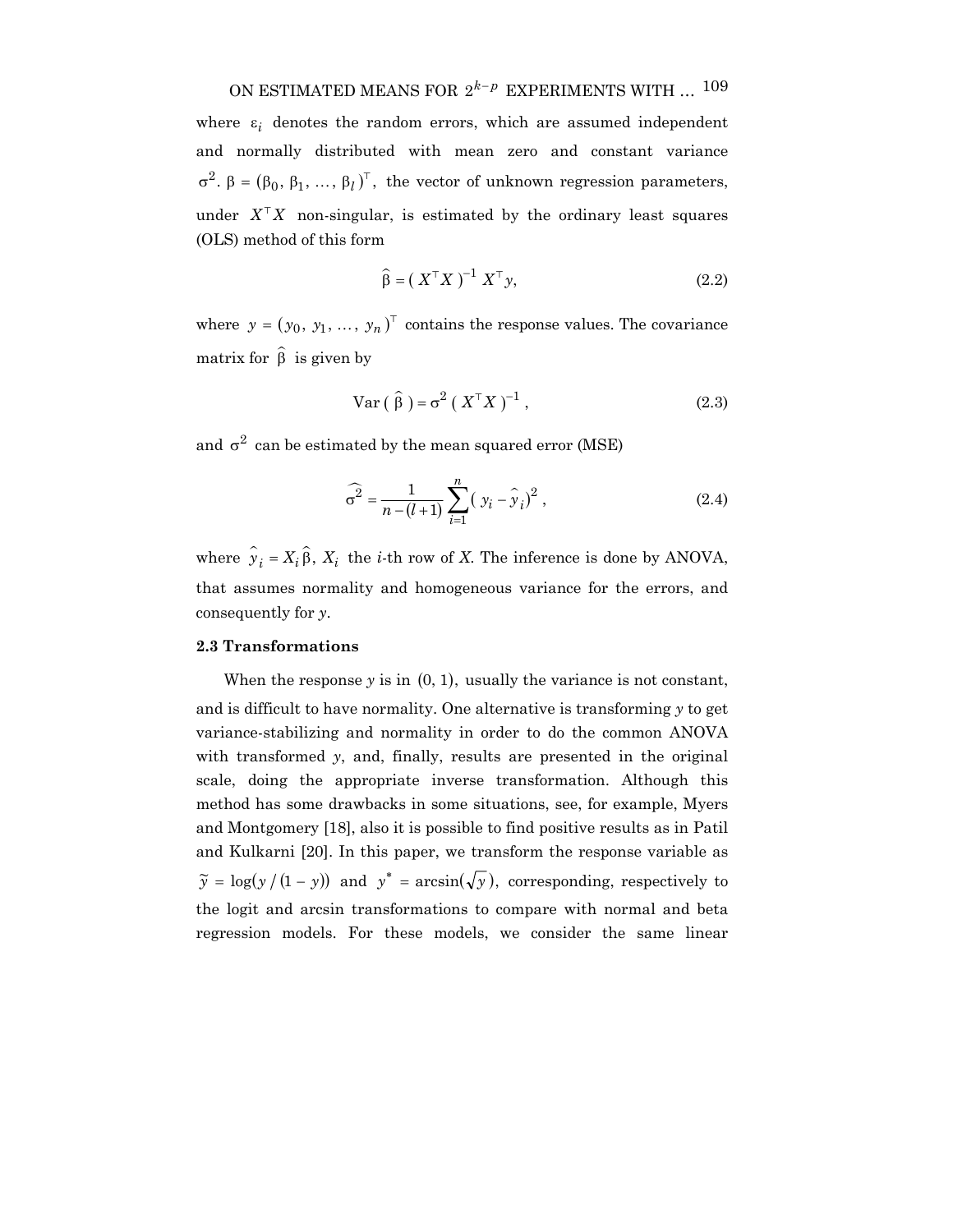predictor, i.e.,  $\tilde{y}_i = X_i \beta + \varepsilon_i$  and  $y_i^* = X_i \beta + \varepsilon_i$ . The analysis are similar to the normal model, the inferential procedures are done by ANOVA taking as responses  $\tilde{y}$  and  $y^*$ . At the end, when the ANOVA is completed, to back the original scale, is done the inverse transformation for each case.

#### **2.4 Beta regression model**

The beta regression model is a useful alternative for modelling when the response is in  $(0, 1)$ . This model is found in Ferrari and Cribari-Neto [8] and was implemented in R language as betareg package for many contributors and the latest versions are documented in Cribari-Neto and Zeileis [6] and Grün et al. [10]. Here are shown some details of the model. The expression of the beta density for the response variable is

$$
f(y; \mu, \phi) = \frac{\Gamma(\phi)}{\Gamma(\mu \phi)\Gamma((1 - \mu)\phi)} y^{\mu \phi - 1} (1 - y)^{(1 - \mu)\phi - 1}, \quad y \in (0, 1), \quad (2.5)
$$

with  $0 < \mu < 1$ ,  $\phi > 0$ , and  $\Gamma(\cdot)$  is the gamma function. If y follows the density (2.5), we denoted by  $y \sim B(\mu, \phi)$ , and this situation, the mean and variance of *y* are, respectively,  $E(y) = \mu$  and  $Var(y) = \frac{\mu(1-\mu)}{1+\phi}$ . The parameter φ can be interpreted as the *precision parameter* since, for fixed  $\mu$ , the larger  $\phi$  the smaller the variance of y;  $\phi^{-1}$  is a dispersion parameter. This last parameterization is more suitable for modelling purposes and it will be used in this paper. The beta regresion model is especified as follow: Let  $y_1, \ldots, y_n$  be a random sample such that  $y_i \sim B(\mu_i, \phi), i = 1, ..., n$ , where the systematic component is given by

$$
g(\mu_i) = \beta_0 + \beta_1 x_{i1} + \dots + \beta_l x_{il},
$$
 (2.6)

and  $\phi$  is fixed for all observation (beta regression model with constant precision). Here,  $g(\cdot) : (0, 1) \mapsto \mathbb{R}$  is a function strictly increasing and twice differentiable, named as the link function between mean response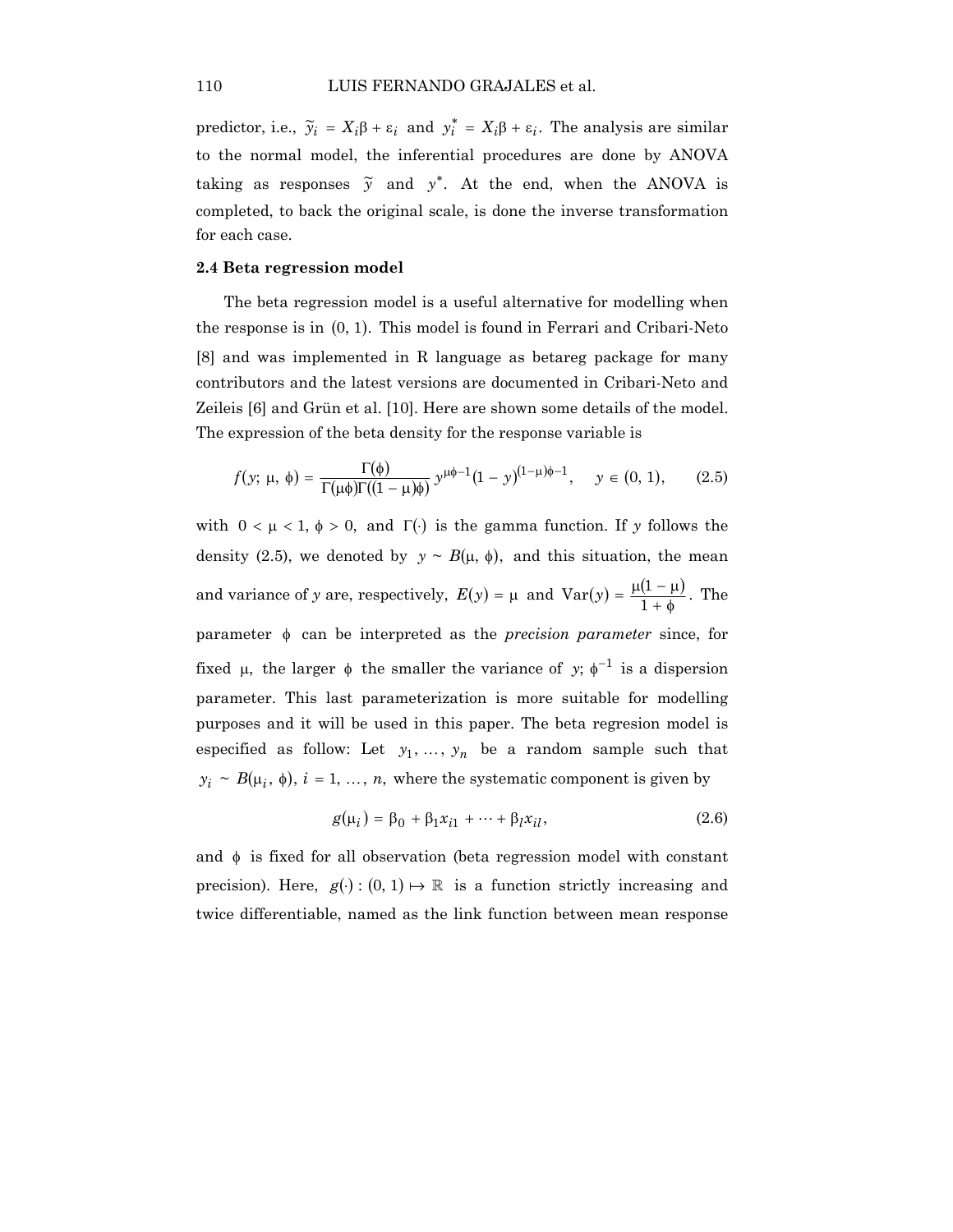and the regressors. Note that  $\mu_i = g^{-1}(X_i \beta)$  is a function of  $\beta$  for  $X_i$ known. Inference in the BRM is similar than GLM: parameter estimation is performed by maximum likelihood by using nonlinear optimization. The inference can be based on asymptotic results under regularity conditions. One difference with GLM is that in beta regression, the parameters  $φ$  and  $β$  are not orthogonal and they have to be estimated jointly. In this work, we consider the following four links functions: logit:  $g(\mu_i) = \log(\mu_i / (1 - \mu_i))$ ; probit:  $g(\mu_i) = \Phi^{-1}(\mu_i)$ , where  $\Phi(\cdot)$  is the cumulative distribution function of a standard normal random variable; cloglog:  $g(\mu_i) = \log(-\log(1 - \mu_i))$ , and cauchit:  $g(\mu_i) = \tan(\pi[\mu_i - 0.5])$ , where  $\pi = 3.14159...$ 

## **3. Frequentist Confidence Intervals on Mean Response**

Comparing analysis on mean response is a methodology commonly used in experimental data. For instance, Lewis et al. [13, 14], which analyzed experiments with other responses by using only the frequentist analysis. Here, we consider the next specifications.

# **Linear regression**

In  $2^k$  and  $2^{k-p}$  experiments, we have  $(X^{\top}X)^{-1} = \frac{1}{n} I_{l+1}$ . Thus, the limits for the  $(1 - \alpha / 2) \times 100\%$  confidence interval on mean response,  $E(y|\mathbf{x} = x_i)$ , using the normal model are given by

$$
\widehat{\mathbf{y}}\left(x_{i}\right) \widehat{\mathbf{z}}\widehat{\sigma} t_{\alpha/2, n-(l+1)}\sqrt{\frac{1}{l+1}\left(x_{i}^{\top} x_{i}\right)},\tag{3.1}
$$

where  $\hat{y}(x_i) = X_i \hat{\beta}$  is the *i*-th fitted value,  $t_{\alpha/2,n-(l+1)}$  is the percentile of the *t* distribution corresponding to a cumulative probability of  $(1 - \alpha / 2)$ and  $\alpha$  is the significance level. In particular cases, this interval is simpler, when  $x_i^{\mathsf{T}} x_i$  is constant, for all *i*, and consequently all confidence intervals have the same length. Further details of the normal model can be seen in Montgomery et al. [17].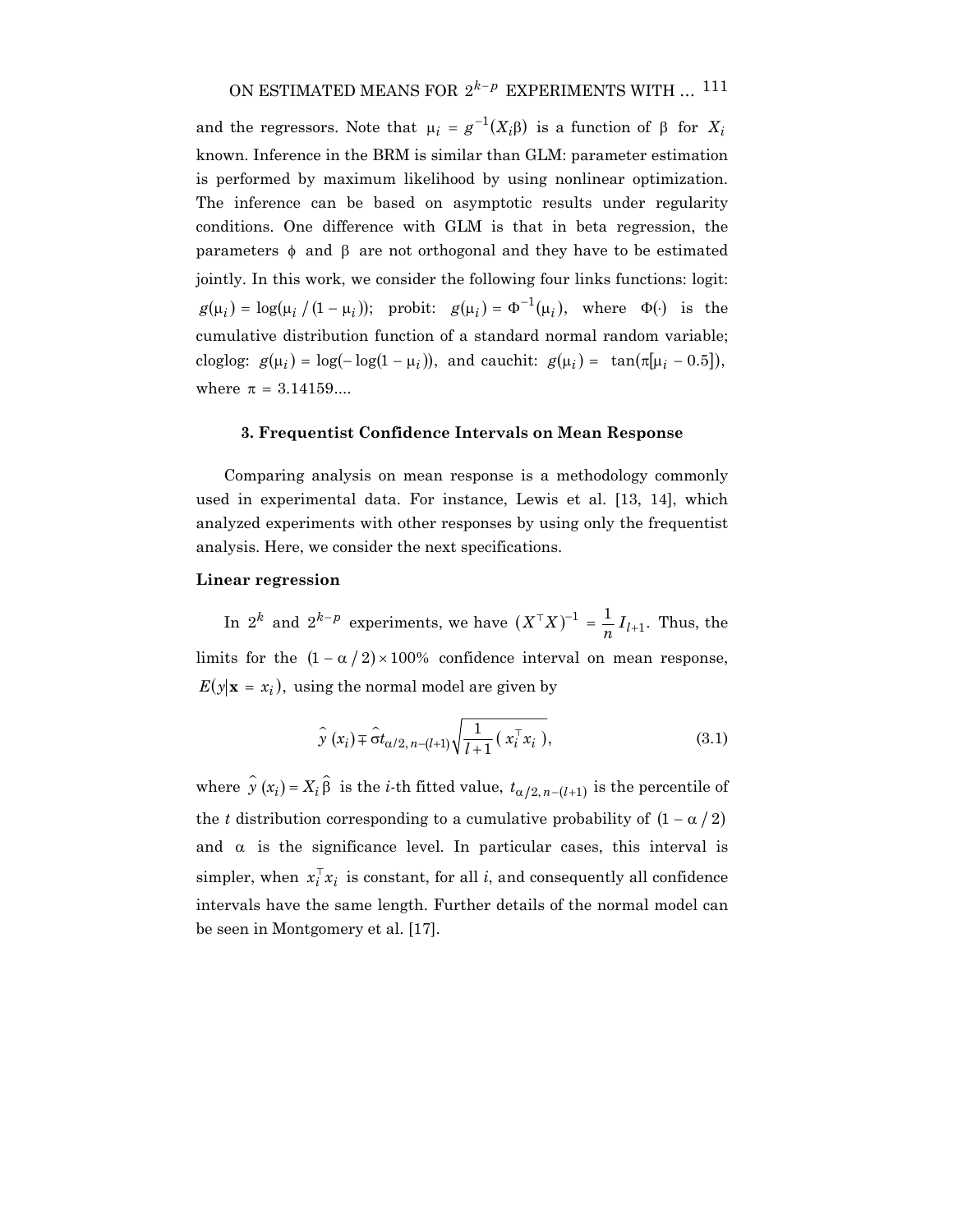#### **Logit transformation**

We can use a logit transform for the response variable,  $y^* = \log(y/(1-y))$  with inverse transformation given by  $y = 1/(1 + e^{-y^*})$ . In this case, the  $(1 - \alpha / 2) \times 100\%$  confidence interval is given by

$$
[1/(1+e^A), 1/(1+e^B)],
$$

where  $A = -\hat{y}^*(x_i) + \hat{\sigma}^* t_{\alpha/2, n-l-1} \sqrt{\frac{1}{l+1}} (x_i^{\top} x_i)$  and  $B = \hat{y}^*(x_i) - \hat{\sigma}^* t_{\alpha/2, n-l-1}$  $\times \sqrt{\frac{1}{l+1}} (\; x_i^\top x_i \; ).$ 

# **Arcsin transformation**

Having  $\tilde{y}$  = arcsin  $(\sqrt{y})$  for the response variable and its inverse transformation given by  $y = sin^2(\tilde{y})$ , we obtain the  $(1 - \alpha / 2) \times 100\%$ confidence interval

$$
\left[\sin^2\left\{ \left(\hat{\tilde{y}}\left(x_i\right) - \hat{\tilde{\sigma}}t_{\alpha/2,n-l-1}\sqrt{\frac{1}{l+1}\left(x_i^{\top}x_i\right)}\right)\right\},\right.\\
\left.\sin^2\left\{ \left(\hat{\tilde{y}}\left(x_i\right) + \hat{\tilde{\sigma}}t_{\alpha/2,n-l-1}\sqrt{\frac{1}{l+1}\left(x_i^{\top}x_i\right)}\right)\right\} \right].
$$

Note that in these transformations,  $\hat{y}^*$  and  $\hat{\sigma}^*$ ,  $\hat{\tilde{y}}$ ,  $\hat{\tilde{\sigma}}$  have to be computed from the regression model applied on the respective transformed responses. More details of the transformations approaches can be seen in Montgomery et al. [17].

#### **Asymptotic confidence intervals based on beta regression**

The four frequentist  $(1 - \alpha / 2) \times 100\%$  confidence intervals on mean response,  $E(y|\mathbf{x} = x_i)$ , using beta regression models are given by

(1) Link logit:

$$
\left(\frac{1}{1+\exp\{-\hat{\eta}+Z_{\alpha/2}\text{s.e.}(\hat{\eta})\}},\frac{1}{1+\exp\{-\hat{\eta}-Z_{\alpha/2}\text{s.e.}(\hat{\eta})\}}\right);
$$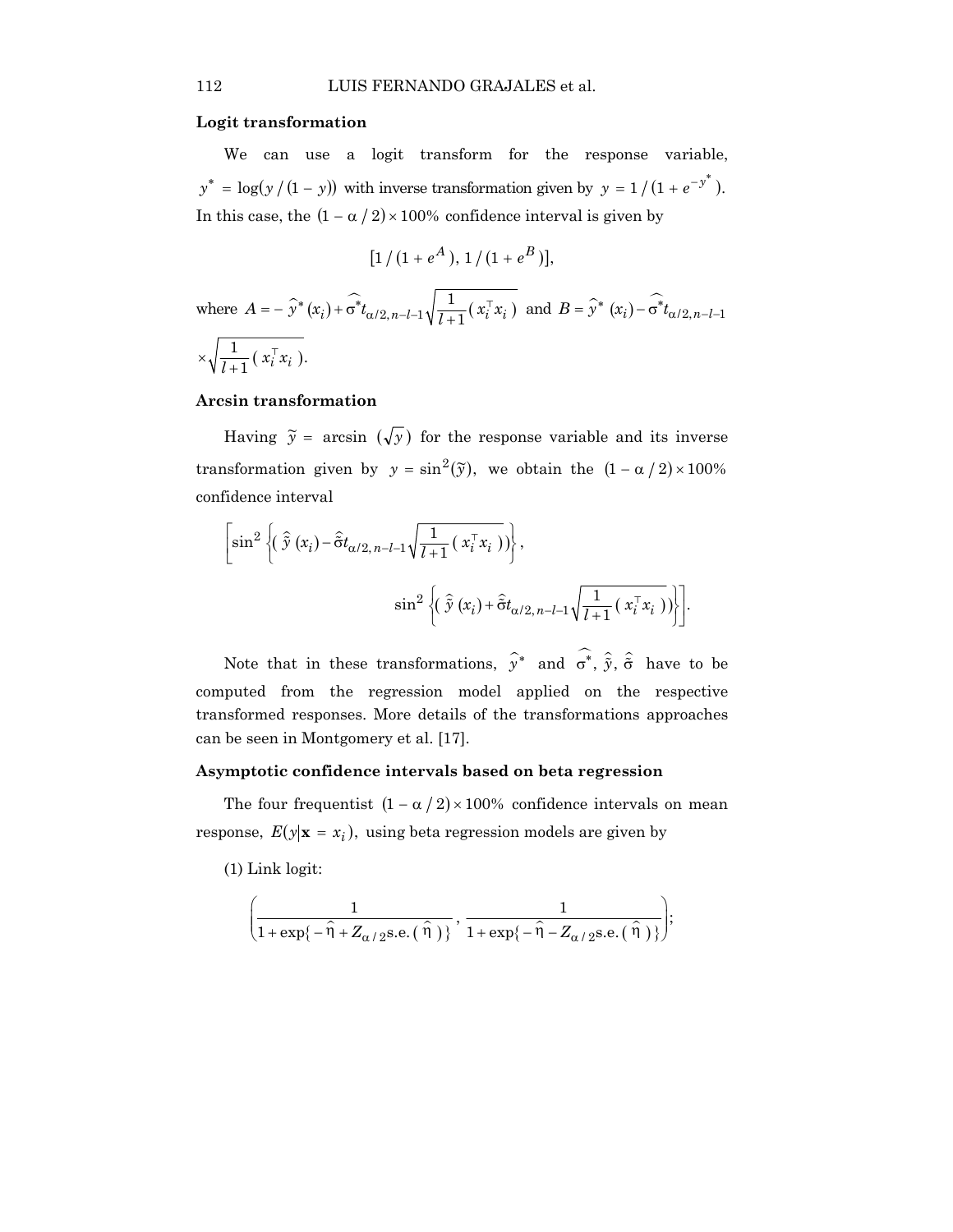(2) Link probit:

$$
\left[\Phi\left(\hat{\eta} - Z_{\alpha/2} \text{s.e.}\left(\hat{\eta}\right)\right), \Phi\left(\hat{\eta} + Z_{\alpha/2} \text{s.e.}\left(\hat{\eta}\right)\right)\right];
$$

(3) Link cloglog:

$$
\left[1-\exp\left\{-\exp\left(\hat{\eta}-Z_{\alpha/2}\right)\text{s.e.}\left(\hat{\eta}\right)\right)\right\},1-\exp\left\{-\exp\left(\hat{\eta}+Z_{\alpha/2}\text{s.e.}\left(\hat{\eta}\right)\right)\right\}\right];
$$

(4) Link cauchit:

$$
\left[\frac{1}{2}+\frac{\tan^{-1}\left(\hat{\eta}-Z_{\alpha/2}\text{s.e.}\left(\hat{\eta}\right)\right)}{\pi},\frac{1}{2}+\frac{\tan^{-1}\left(\hat{\eta}+Z_{\alpha/2}\text{s.e.}\left(\hat{\eta}\right)\right)}{\pi}\right];
$$

where  $Z_{\alpha/2} = \Phi^{-1}(1 - \alpha / 2)$  indicates the upper  $\alpha / 2$  percentage point of the standard normal distribution;  $\hat{\eta} = x^T \hat{\beta}$  is the fitted linear predictor; and s.e.( $\hat{\eta}$ ) =  $\sqrt{x^T \widehat{\text{Cov}}(\hat{\beta}) x}$  is the standard error of the linear predictor in that  $Cov(\hat{\beta})$  is obtained from the inverse of Fisher's information matrix evaluated at the maximum likelihood estimates by excluding the row and column of this matrix corresponding to the precision parameter.

#### **3.1. Empirical data**

#### **The trial paint data**

The paint trial experiment is found in Box et al. [3]. In order to develop a paint for certain vehicles, a customer requires that the paint has high glossiness and acceptable abrasion resistance. Glossiness was measured on a scale of 1 to 100 and abrasion resistance on a scale of 1 to 10. In this work is only analyzed the glossiness. The experimenters were helped by paint technologist to decide that was necessary to include eight factors each with two levels. To carry out the complete factorial experiment  $2^8$ , they required 256 runs or experimental units; however, they only had sixteen experimental units. The solution was to do a fractional factorial  $2^{8-4}$  experiment, which has several characteristics: (i) it require exactly sixteen experimental units, (ii) all 8 factors can be used, and (iii) it is necessary to put some restrictions for the statistical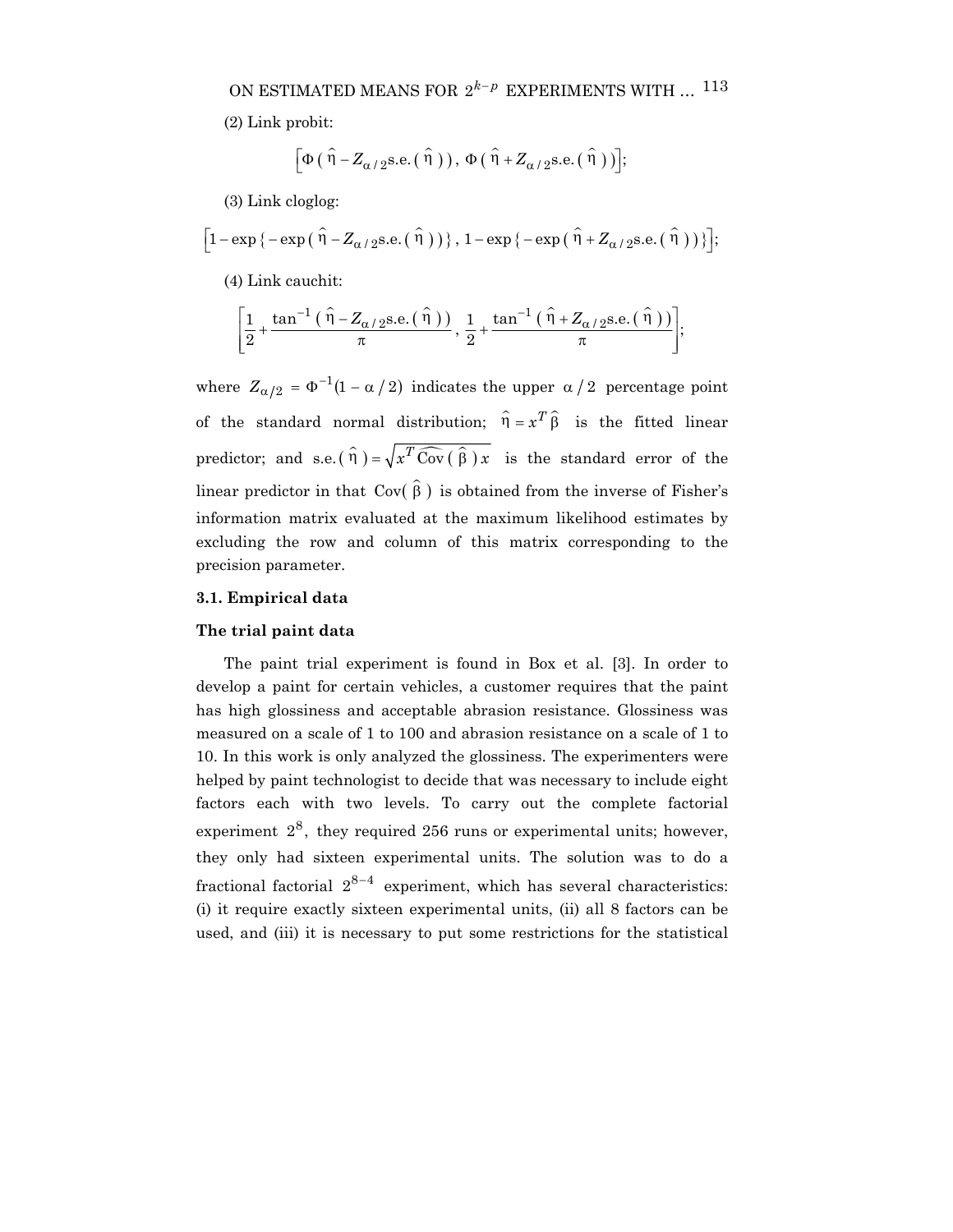analysis because the linear regression model will contain more parameters (over 36) than observations (16). For instance, the model includes 8 parameters for 8 main effects  $(x_1, ..., x_8)$ , 28 for two-factors interactions  $(x_1x_2, ..., x_7x_8)$ , etc. Restrictions for the analysis are based on optimum experimental designs. In our case, this  $2^{8-4}$  experiment has *resolution* IV, denoted by  $2_{\text{IV}}^{8-4}$ , which means that during the statistical analysis, the parameters for estimating main effects are equal than the parameters for estimating three-factor interactions effects and some parameters for two-factor interactions are equal between them, which reduces the number of parameters to estimate. When two effects are estimated by the same parameter, they are named *aliased* effects, Box et al. [3]. The design matrix and glossiness for the paint trial experiment are shown in Table 1.

| Run                     | $x_1$  | $x_2$     | $x_3$     | $x_4$     | $x_{5}$   | $x_6$           | $x_7$     | $x_8$     | $(y-1)/99$  |
|-------------------------|--------|-----------|-----------|-----------|-----------|-----------------|-----------|-----------|-------------|
| $\mathbf 1$             |        |           |           |           |           |                 |           |           | $\,0.525\,$ |
| $\overline{2}$          | $^{+}$ |           |           |           | $^{+}$    | $^{+}$          | $\ddot{}$ |           | $\,0.596\,$ |
| $\overline{\mathbf{3}}$ |        | $+$       |           |           | $^{+}$    | $^{+}$          |           | $^{+}$    | 0.677       |
| $\bf 4$                 | $^{+}$ | $+$       |           |           |           |                 | $^{+}$    | $\ddot{}$ | 0.778       |
| $\bf 5$                 |        |           | $^{+}$    |           | $\ddot{}$ |                 | $^{+}$    | $\ddot{}$ | 0.475       |
| $\overline{6}$          | $^{+}$ |           | $^{+}$    |           |           | $^{+}$          |           | $\ddot{}$ | 0.667       |
| $\overline{7}$          |        | $^{+}$    | $\ddot{}$ |           |           | $^{+}$          | $^{+}$    |           | 0.545       |
| 8                       | $^{+}$ | $^{+}$    | $^{+}$    |           | $\ddot{}$ |                 | -         |           | 0.778       |
| 9                       |        |           |           | $\ddot{}$ |           | $^{+}$          | $\ddot{}$ | $\ddot{}$ | 0.485       |
| $10\,$                  | $^{+}$ |           |           | $^{+}$    | $\ddot{}$ |                 |           | $^{+}$    | 0.677       |
| 11                      |        | $+$       |           | $^{+}$    | $\ddot{}$ |                 | $^{+}$    |           | $0.606\,$   |
| $12\,$                  | $^{+}$ | $+$       |           | $\ddot{}$ |           | $\! + \!\!\!\!$ |           |           | 0.808       |
| $13\,$                  | -      |           | $^{+}$    | $^{+}$    | $\ddot{}$ | $^{+}$          |           |           | $0.515\,$   |
| $14\,$                  | $^{+}$ |           | $^{+}$    | $\ddot{}$ | -         |                 | $^{+}$    |           | 0.697       |
| $15\,$                  |        | $+$       | $\ddot{}$ | $\ddot{}$ |           |                 |           | $\ddot{}$ | $\,0.646\,$ |
| 16                      | $^{+}$ | $\ddot{}$ | $^{+}$    | $\ddot{}$ | $^{+}$    | $^{+}$          | $\ddot{}$ | $\ddot{}$ | 0.818       |

**Table 1.** Design matrix and response for paint trial data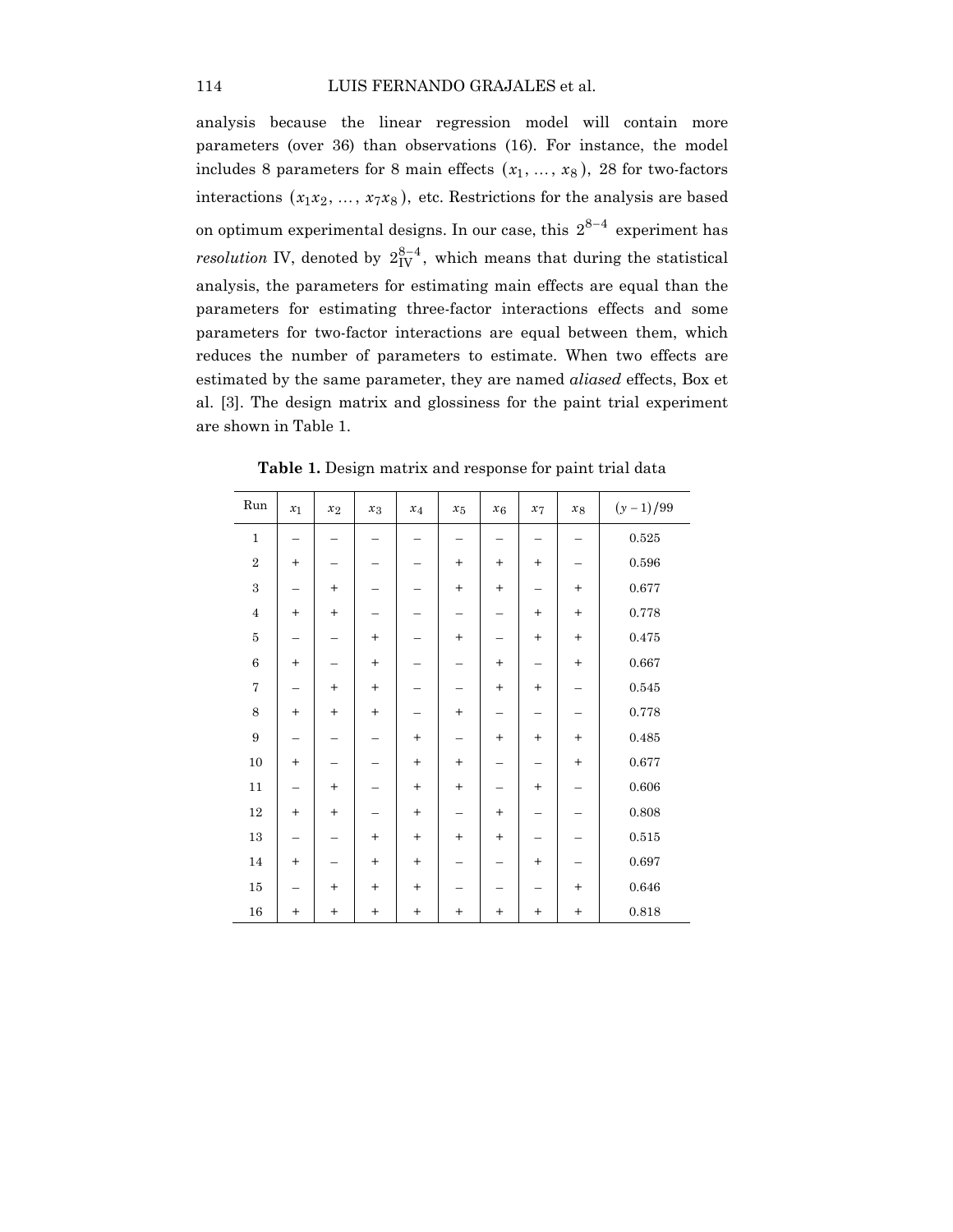# **The semiconductors data**

The second example is an eight-run  $2^{4-1}$  fractional factorial assessing the performance's percentage of a process. The design matrix and response are presented in Table 2, which are presented in Melo et al. [15].

| Run              | $x_1$     | $x_2$          | $x_3$     | $x_4$  | $\mathcal{Y}$ |
|------------------|-----------|----------------|-----------|--------|---------------|
| $\mathbf{1}$     |           |                |           |        | 0.07          |
| $\boldsymbol{2}$ | $^{+}$    |                |           | $^{+}$ | 0.10          |
| 3                |           | $^{+}$         |           | $^{+}$ | 0.32          |
| $\overline{4}$   |           | $\overline{+}$ |           | $^{+}$ | 0.55          |
| 5                |           |                | $^{+}$    | $^{+}$ | 0.18          |
| 6                | $\ddot{}$ |                | $^{+}$    |        | 0.20          |
| 7                |           | $\ddot{}$      | $\ddot{}$ |        | 0.40          |
| 8                | $\,^+$    | $\,^+$         | $\ddot{}$ | $\,^+$ | 0.61          |

**Table 2.** Design matrix and response for semiconductors data

# **3.2. Comparing frequentist confidence intervals on means**

#### **Models and results for paint trial data**

In order to compare the current results with the normal model found in Box et al. [3] for the paint trial data, the seven models considered in the present work have the same systematic part  $\beta_0 + \beta_1 x_{i1} + \beta_2 x_{i2}$ , assuming independent and normal errors for the three normal models (normal, logit, and arcsin transformations models). This assumption is not necessary for the four beta models because in those cases is modelled a function of the mean of *y*. Using the notation  $\eta_i = \beta_0 + \beta_1 x_{i1} + \beta_2 x_{i2}$  for the linear predictor, and  $E(y_i) = \mu_i$ , explicitly, we fitted the following seven models for the paint trial data:

- (1)  $y_i = \eta_i + \varepsilon_i$  (normal).
- (2)  $logit(y_i) = \eta_i + \varepsilon_i$  (logit transformation).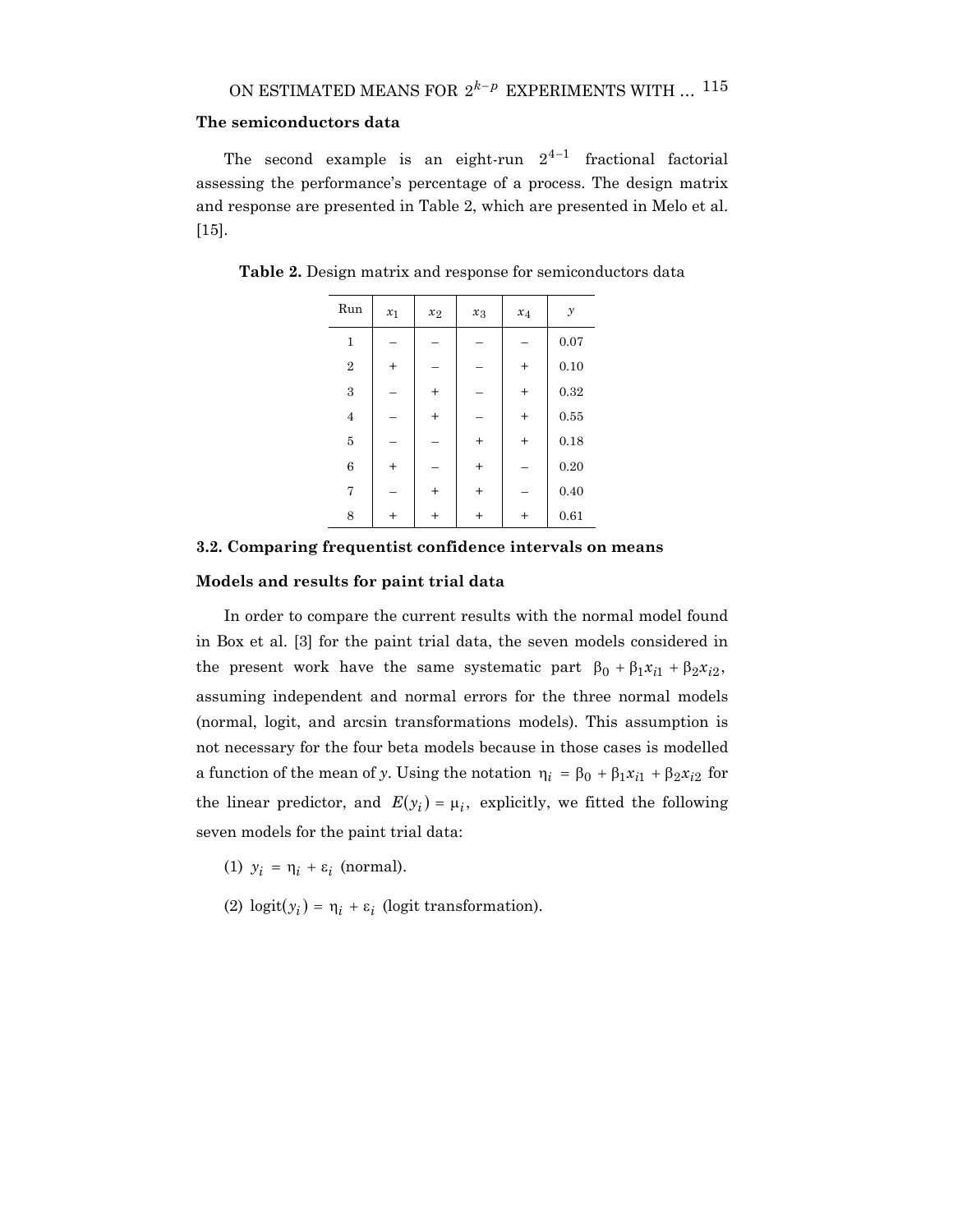(3) 
$$
\sin^{-1}(\sqrt{y_i}) = \eta_i + \varepsilon_i
$$
 (arcsin transformation).

- (4)  $log(\frac{\mu_i}{1-\mu_i}) = \eta_i$  (beta logit).
- (5)  $\Phi^{-1}(\mu_i) = \eta_i$  (beta probit).
- (6)  $\log(-\log(1 \mu_i)) = \eta_i$  (beta cloglog).
- (7)  $\tan(\pi[\mu_i \frac{1}{2}]) = \eta_i$  (beta cauchit).

For the paint trial experiment, the lengths of the confidence intervals on the mean response for each of the sixteen experimental units using the seven models are shown in Table 3. Inspections of the Table 3 indicate that the lengths of the confidence intervals show a substantial improvement in the precision of estimation using the beta approach with its different link functions in comparison with the normal and transformations models.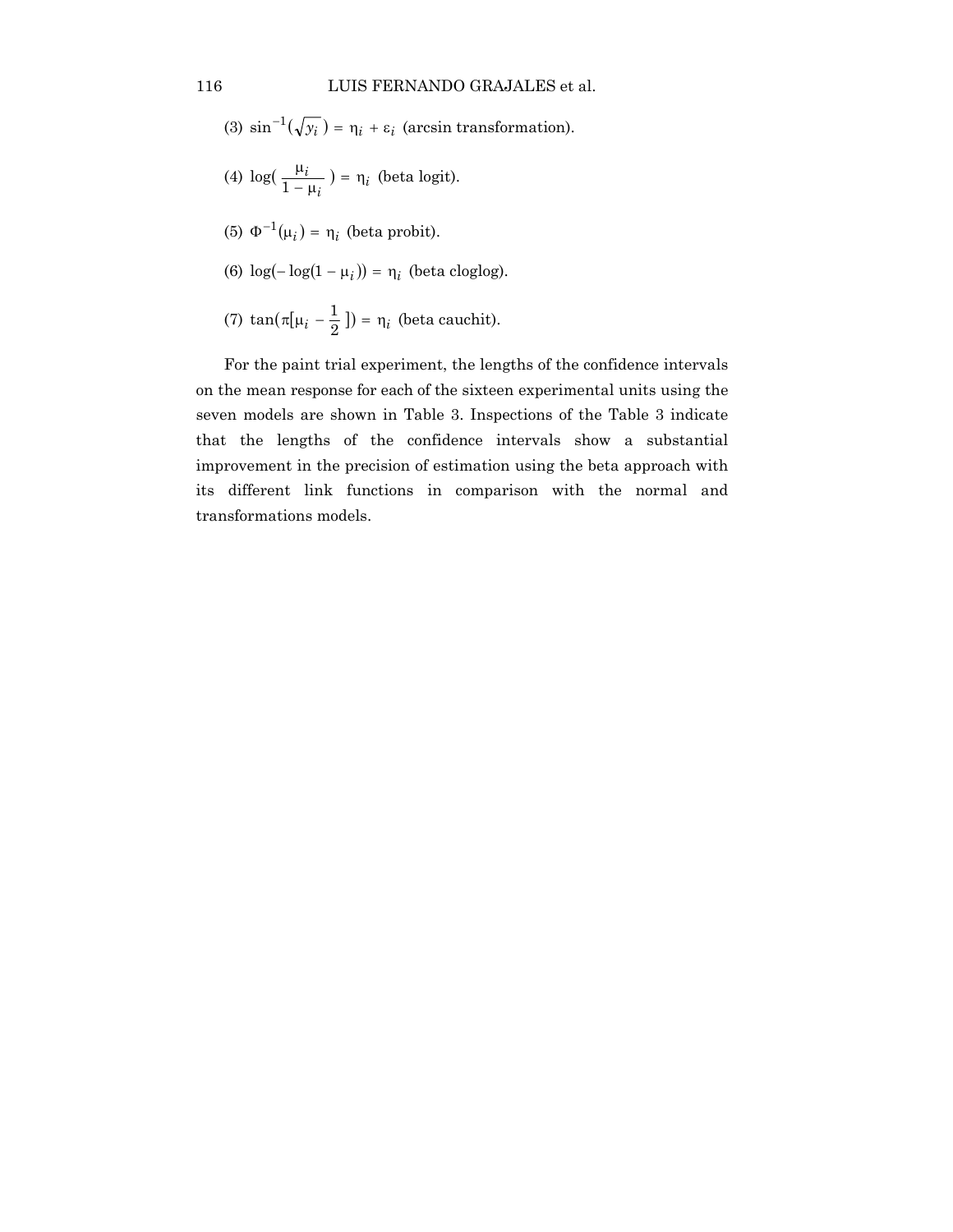|                 |        | Transformed | Transformed | Beta           | Beta   | Beta    | Beta    |
|-----------------|--------|-------------|-------------|----------------|--------|---------|---------|
| Run             | Normal | logit       | arcsin      | $link = logit$ | probit | cloglog | cauchit |
| $\mathbf{1}$    | 17.73  | 20.27       | 18.81       | 6.43           | 6.29   | 5.82    | 7.49    |
| $\overline{2}$  | 17.73  | 17.98       | 17.72       | 5.94           | 5.86   | 5.73    | 6.67    |
| 3               | 17.73  | 18.92       | 18.19       | 6.15           | 6.04   | 5.84    | 7.04    |
| $\overline{4}$  | 17.73  | 13.77       | 15.35       | 4.95           | 4.96   | 4.99    | 4.94    |
| 5               | 17.73  | 20.27       | 18.81       | 6.43           | 6.29   | 5.82    | 7.49    |
| $6\phantom{.}6$ | 17.73  | 17.98       | 17.72       | 5.94           | 5.86   | 5.73    | 6.67    |
| 7               | 17.73  | 18.92       | 18.19       | 6.15           | 6.04   | 5.84    | 7.04    |
| 8               | 17.73  | 13.77       | 15.35       | 4.95           | 4.96   | 4.99    | 4.94    |
| 9               | 17.73  | 20.27       | 18.81       | 6.43           | 6.29   | 5.82    | 7.49    |
| 10              | 17.73  | 17.98       | 17.72       | 5.94           | 5.86   | 5.73    | 6.67    |
| 11              | 17.73  | 18.92       | 18.19       | 6.15           | 6.04   | 5.84    | 7.04    |
| 12              | 17.73  | 13.77       | 15.35       | 4.95           | 4.96   | 4.99    | 4.94    |
| 13              | 17.73  | 20.27       | 18.81       | 6.43           | 6.29   | 5.82    | 7.49    |
| 14              | 17.73  | 17.98       | 17.72       | 5.94           | 5.86   | 5.73    | 6.67    |
| 15              | 17.73  | 18.92       | 18.19       | 6.15           | 6.04   | 5.84    | 7.04    |
| 16              | 17.73  | 13.77       | 15.35       | 4.95           | 4.96   | 4.99    | 4.94    |

**Table 3.** Lengths of the 95% confidence intervals on the mean response in paint trial data. Normal, transformed and beta models

#### **Models and results semiconductors data**

For semiconductors data, Melo et al. [15] applied a common linear regression model using the response on 0 a 100 scale. Their model had the covariates  $x_1, x_2, x_3$ , and the interaction  $X_1X_2$ . In the current paper, using the same covariates, we modelled the response as  $((y - 1) / 99)$ , and using the same seven models studied in last section, we calculated the eight 95% confidence intervals on mean response. Then, using the notation  $\zeta_i = \beta_1 x_{i1} + \beta_2 x_{i2} + \beta_3 x_{i3} + \beta_{12} x_{i1} x_{i2}$  for the linear predictor, and  $E(y_i) = \mu_i$ , explicitly, we fitted the following seven models for the semiconductors data:

(1)  $y_i = \zeta_i + \varepsilon_i$  (normal).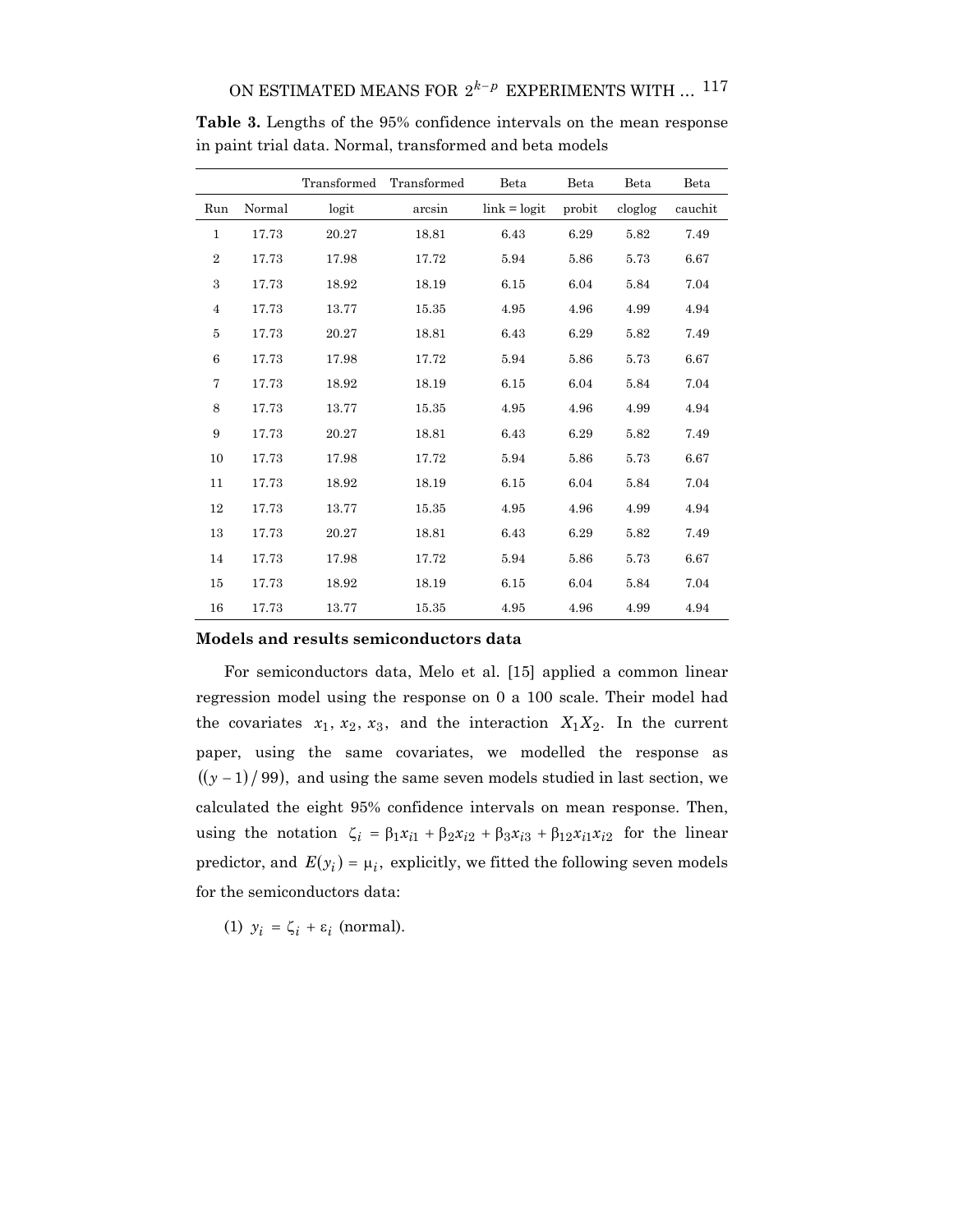- (2)  $logit(y_i) = \zeta_i + \varepsilon_i$  (logit transformation).
- (3)  $\sin^{-1}(\sqrt{y_i}) = \zeta_i + \varepsilon_i$  (arcsin transformation).
- (4)  $log(\frac{\mu_i}{1-\mu_i}) = \zeta_i$  (beta logit).
- (5)  $\Phi^{-1}(\mu_i) = \zeta_i$  (beta probit).
- (6)  $\log(-\log(1 \mu_i)) = \zeta_i$  (beta cloglog).
- (7)  $\tan(\pi[\mu_i \frac{1}{2}]) = \zeta_i$  (beta cauchit).

The confidence intervals on mean response for semiconductors data are shown in the Table 4. At analyzing the Table 4, the best results were encountered in the beta models. The logit transformation was the worse, producing greater lengths than normal model; however, it is not surprisingly because the parameter for interaction,  $\beta_{12}$ , was not significant ( $p$  – value = 0.20). This characteristic was also encountered in the beta model with cauchit link,  $(p - value = 0.70)$  for  $\beta_{12}$ ; this fact can explain some lengths greater than the normal model. A little consideration should have the beta model with cloglog link: two experimental units had lengths greater than normal model,  $(p - value = 0.057)$  for  $\beta_{12}$ .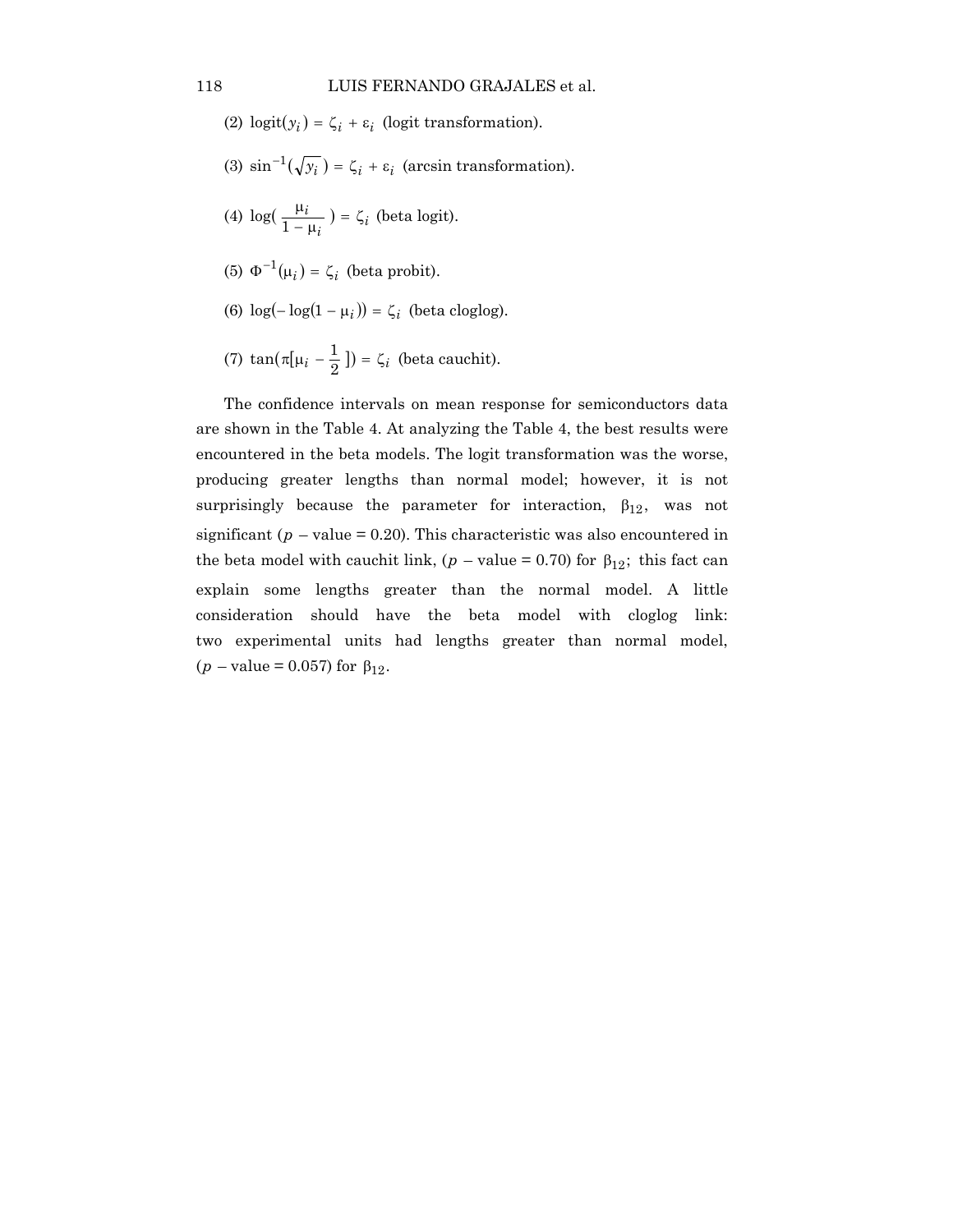**Table 4.** Lengths of the 95% confidence intervals on mean response in semiconductors data. Systematic part of the models  $\beta_1 x_1 + \beta_2 x_2 + \beta_3 x_3$ +β12*x*1*x*<sup>2</sup>

|                |        | Transformed | Transformed | <b>Beta</b> | <b>Beta</b> | <b>Beta</b> | Beta    |
|----------------|--------|-------------|-------------|-------------|-------------|-------------|---------|
| Run            | Normal | logit       | arcsin      | logit       | probit      | cloglog     | cauchit |
| 1              | 0.13   | 0.19        | 0.16        | 0.03        | 0.03        | 0.04        | 0.05    |
| $\overline{2}$ | 0.13   | 0.23        | 0.18        | 0.07        | 0.06        | 0.07        | 0.08    |
| 3              | 0.13   | 0.44        | 0.26        | 0.12        | 0.10        | 0.15        | 0.30    |
| $\overline{4}$ | 0.13   | 0.51        | 0.29        | 0.12        | 0.10        | 0.16        | 0.36    |
| 5              | 0.13   | 0.29        | 0.21        | 0.07        | 0.06        | 0.08        | 0.11    |
| 6              | 0.13   | 0.34        | 0.22        | 0.08        | 0.07        | 0.09        | 0.12    |
| 7              | 0.13   | 0.50        | 0.28        | 0.10        | 0.09        | 0.12        | 0.16    |
| 8              | 0.13   | 0.47        | 0.28        | 0.10        | 0.08        | 0.12        | 0.15    |

After, we conduced a simulation study in order to compare the previous results for the paint trial data.

## **3.3. Monte Carlo simulation: details and discussions**

In this section, it was chosen and generated a  $16 \times 1$  response vector distributed beta, based on an target beta regression model with covariate matrix  $X_{pt} = (1, x_1, x_2)$ , being  $x_1$  and  $x_2$  the first and second columns of the design matrix in paint trial data, i.e., the systematic part considered was  $\eta_i = \beta_0 + \beta_1 x_{i1} + \beta_2 x_{i2}$ , and for this case was used the logit link function, in that  $\mu_i = 1/(1 + \exp(-\eta_i))$ . Then, the model contains a known mean  $\mu_i$  for each experimental run (sixteen runs in a replication of the experiment). By Monte Carlo simulation, the actual simulated response  $y_i$  is obtained by adding an error drawn at random from a specified distribution to the linear predictor, namely,  $y_i = 1/(1 + \exp(-\eta_i)) + \xi_i$  is generated with some initial values for  $(\beta_0, \beta_1, \beta_2)$ . When the beta regression model is applied throughout the sixteen rows of  $X_{pt}$ , the 16 × 1 response vector, *y* is finally generated. The precision parameter used was  $\phi = 50$  for all experimental scenarios. This 16 × 1 simulated vector is called a *replication* of the experiment.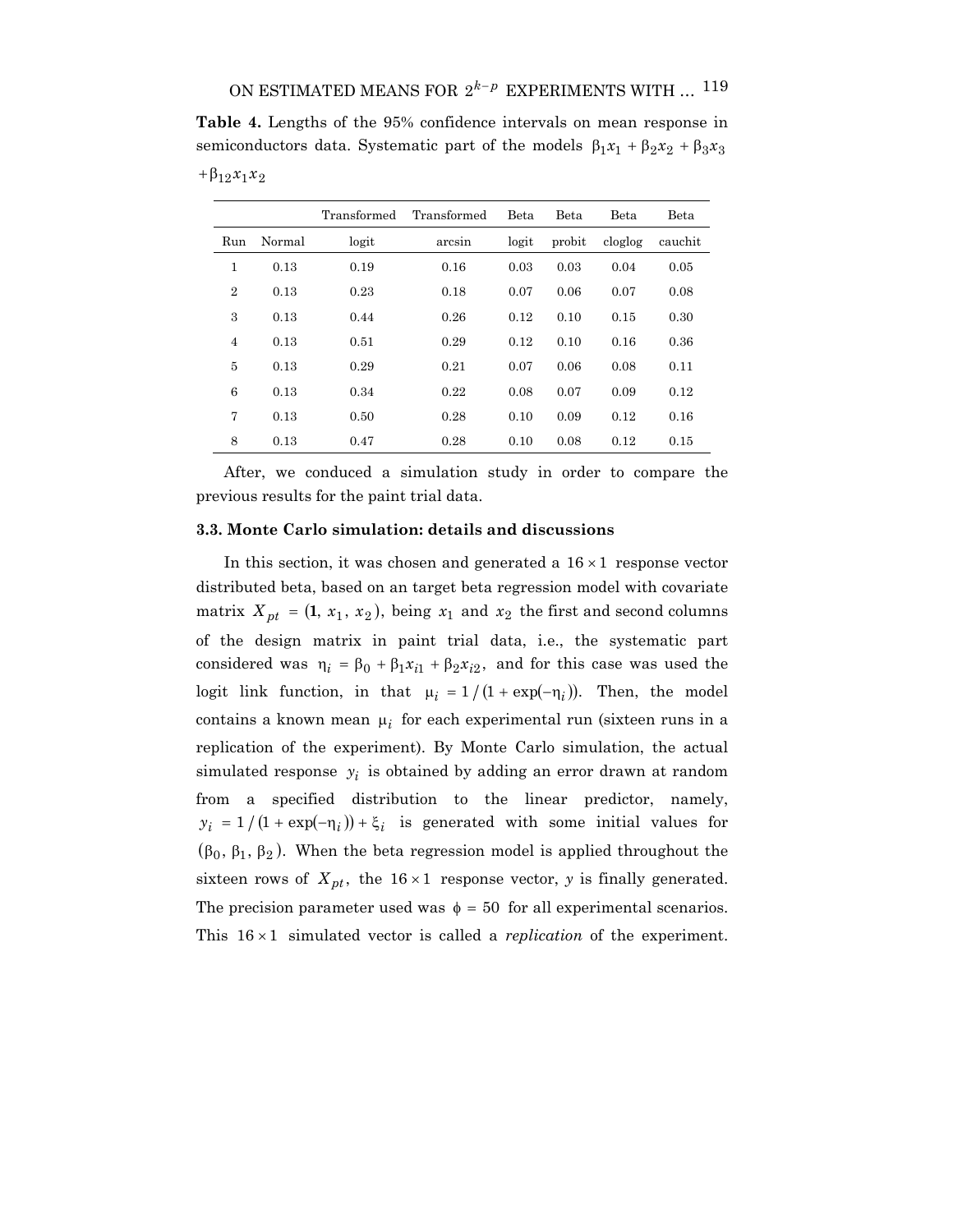Each of the replications of the experiment is simulated 5,000 times and after the seven models used for the paint trial data were fitted. Summarizing, the *ideal* beta regression model has logit link and the *inappropriate* use of other models is measured by coverage of confidence intervals on the parameters. For each of the seven models, and for each of the three  $\beta$  parameters, 95% confidence intervals are examined. Therefore, for one replication of the experiment (16 runs), a total of 80,000 points observational are used in the coverage calculations for each parameter, and for each model. Moreover, in order to study how much are affected the results for the sample size also we considered simulations for 2, 3, and 4 replications of the experiment, concatenating the design matrix one, two, and three times horizontally leading to have 32, 48, and 64 observations, respectively. Also, each experimental situation was simulated 5,000 times and the final result is, again, coverage of confidence intervals. For instance, in the experimental design situation for 64 observations, are fitted  $5,000 \times 7$  models. The coverage of confidence intervals on β parameters are shown in the Table 5 (16, 32, 48, and 64 runs). Table 5 indicates that in spite of logit transformation model had a bad performance with respect to lengths of confidence intervals for mean response (Table 5), this model was the best at considering the coverage of confidence intervals, because it was near to the target percentage (95%) in the three parameters for each sample size. The beta model with logit link, although was the target model, had only a satisfactory performance because it needed more sample sizes to achieve better coverage.

At this point, speaking theoretically, asymptotical results are assumed for distribution of  $\hat{\beta}$  in the beta regression model. This could be justify the latter result. On another hand, the logit transformation could have achieved the normality and homogeneous variance for response, which would lead to  $\hat{\beta}$  normally distributed with variance constant and, in that case, a good coverage should be achieved with a little sample size too. The beta model with cauchit had an acceptable coverage for the  $β₁$ and  $\beta_2$  parameters for all sample sizes; however, for the intercept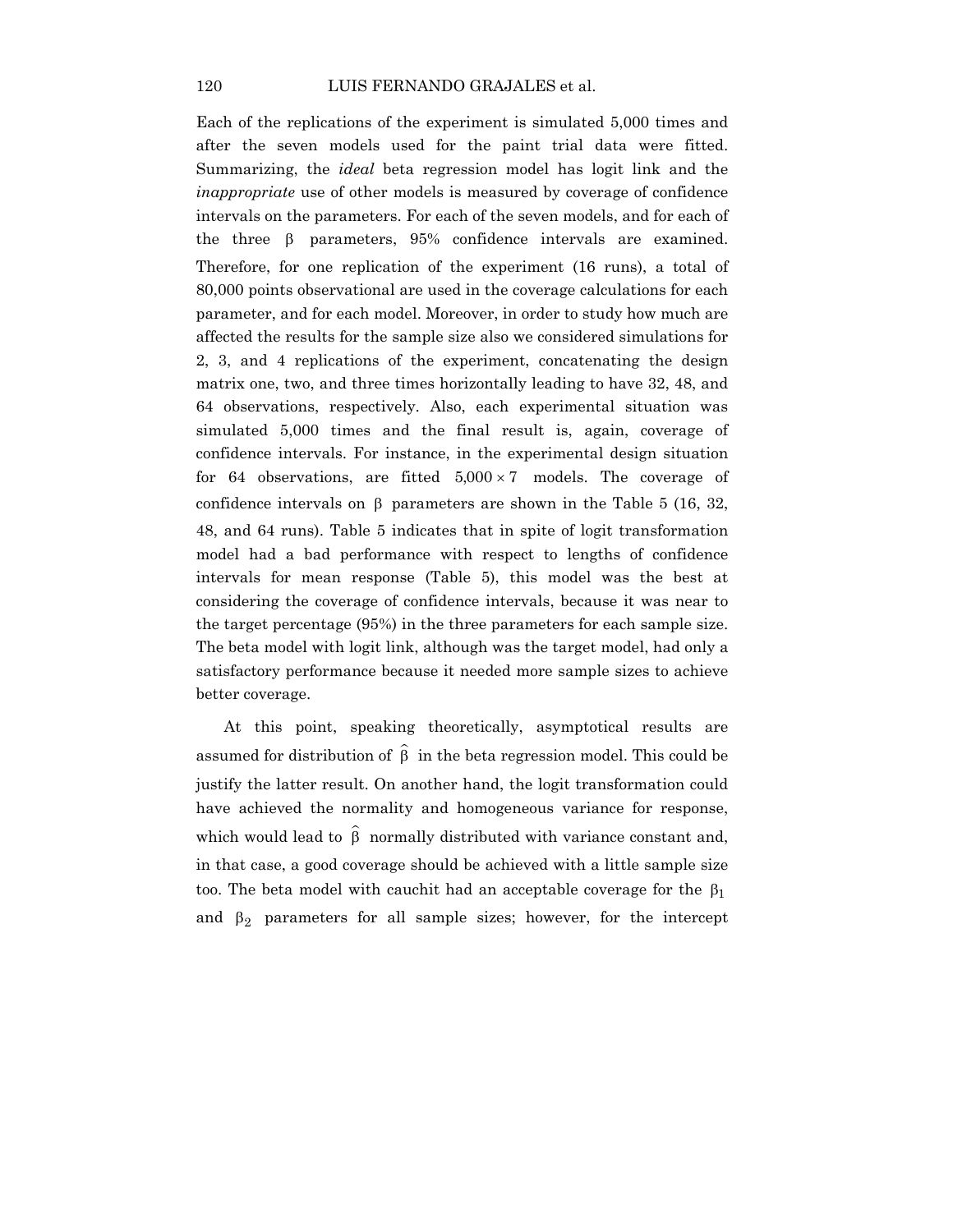parameter, his coverage was illogically decreasing as sample size was increasing. Three models had bad results: normal, beta with probit, and cloglog links. They never achieved coverage greater than 37% and some of them had coverage equal to zero%. A special analysis deserves the behaviour of the arcsin transformation model because in all simulations for all sample sizes, and for the three parameters, it had a coverage of zero percent indicating that all confidence intervals never included the true parameter. This result is surprisingly, taking into account that the logit transformation model presented the best performance and both transformations have the same theoretical objectives, getting normality and homogeneous variance. On another hand, this result does not surprise when Table 2 is analyzed, because the results for length were bad for the arcsin transformation model.

**Table 5.** Simulated results for intervals coverage (%) in normal, transformed and beta models for  $2_{\text{IV}}^{8-4}$  factorial fractional experiment. 1, 2, 3, and 4 replications of the experiment

|        |             |                  | Transformed | Transformed      | Beta  | Beta           | Beta             | Beta    |
|--------|-------------|------------------|-------------|------------------|-------|----------------|------------------|---------|
| Runs   | Parameters  | Normal           | logit       | arcsin           | logit | probit         | cloglog          | cauchit |
| $16\,$ | $\beta_0$   | 36.12            | 92.22       | $\overline{0}$   | 89.62 | 0.18           | $\overline{0}$   | 78.60   |
| 16     | $\beta_1$   | $\boldsymbol{0}$ | 92.98       | $\overline{0}$   | 90.20 | 5.52           | 7.40             | 87.02   |
| 16     | $\beta_2$   | $\boldsymbol{0}$ | 92.84       | $\boldsymbol{0}$ | 90.28 | 21.10          | 23.52            | 88.10   |
| $32\,$ | $\beta_0$   | 10.2             | 93.54       | $\overline{0}$   | 92.78 | $\overline{0}$ | $\overline{0}$   | 70.82   |
| $32\,$ | $\beta_1$   | $\boldsymbol{0}$ | 93.36       | $\boldsymbol{0}$ | 92.90 | 0.24           | 0.34             | 86.24   |
| $32\,$ | $\beta_2$   | $\boldsymbol{0}$ | 93.50       | $\overline{0}$   | 92.74 | 4.64           | 5.86             | 87.62   |
| 48     | $\beta_0$   | 2.46             | 92.42       | $\overline{0}$   | 93.02 | $\Omega$       | $\overline{0}$   | 60.78   |
| 48     | $\beta_1$   | $\boldsymbol{0}$ | 93.12       | $\mathbf{0}$     | 93.04 | $\mathbf{0}$   | $\boldsymbol{0}$ | 84.26   |
| 48     | $\beta_2$   | $\boldsymbol{0}$ | 93.92       | $\boldsymbol{0}$ | 93.38 | 0.72           | 1.10             | 86.56   |
| 64     | $\beta_0$   | $\mathbf{0}$     | 92.52       | $\overline{0}$   | 93.70 | $\mathbf{0}$   | $\overline{0}$   | 52.44   |
| 64     | $\beta_1$   | $\boldsymbol{0}$ | 93.18       | $\overline{0}$   | 93.56 | $\mathbf{0}$   | $\boldsymbol{0}$ | 81.44   |
| 64     | $\upbeta_2$ | $\boldsymbol{0}$ | 94.20       | $\mathbf{0}$     | 93.98 | $\mathbf{0}$   | 0.12             | 84.92   |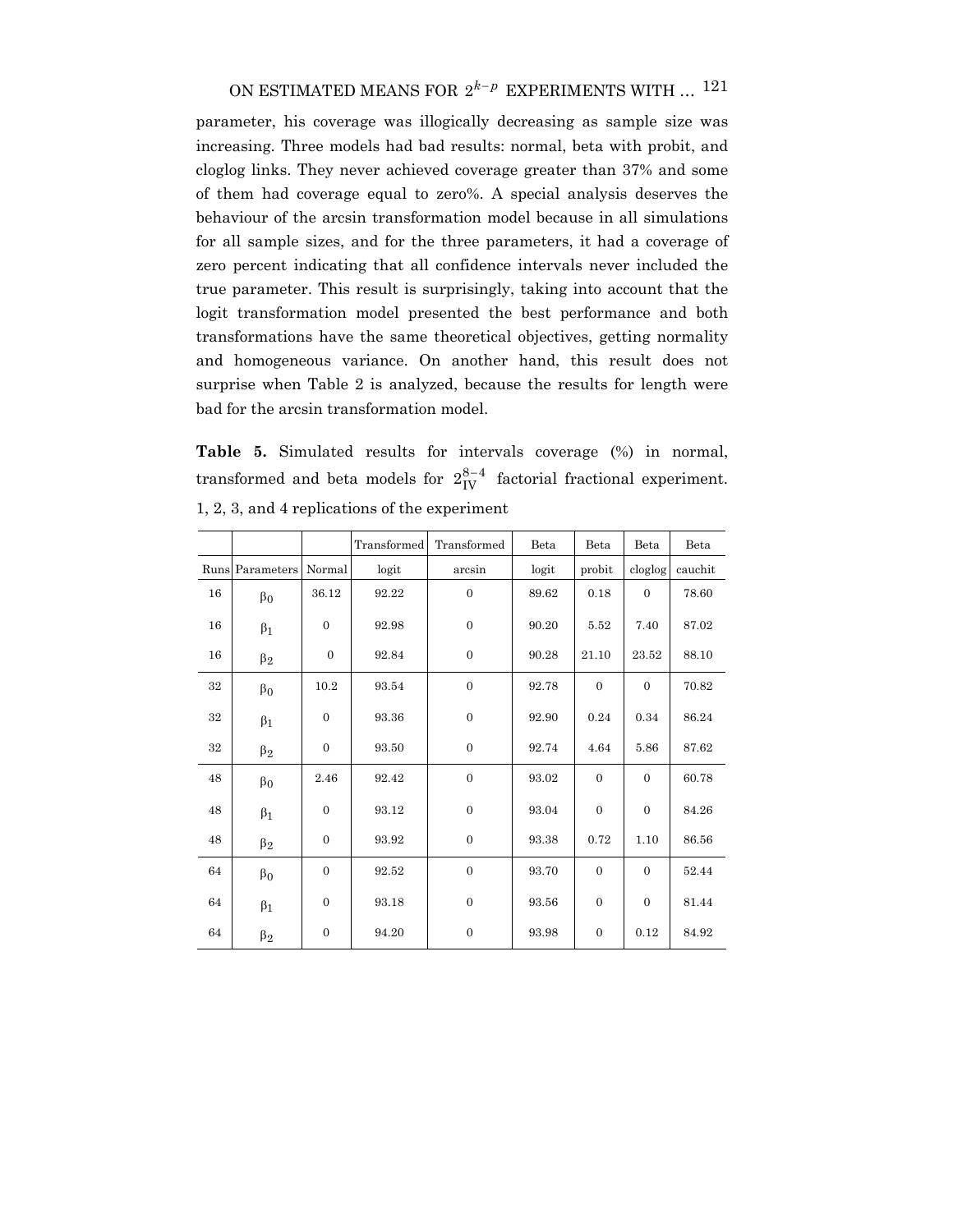#### **4. Bayesian Beta Regression and Credibility Intervals**

One of the drawbacks of frequentist analysis of data from experimental designs is that they are based on large-samples inference, which is difficult to get in realistic sample-sizes experiments for different reasons, e.g., low budget to do the runs. The main idea of this paper is not to generate discussion about paradigms, just to have two different perspectives to analyze the same data. Readers interested on philosophical and methodological discussion between frequentist and Bayesian paradigms can encounter some papers, e. g., Bayarri and Berger [1]. However, the concepts of Bayesian statistics can be encountered in many books, e.g., Carlin and Louis [5] and Kruschke [12]. From a Bayesian approach, parameters are modelled as random variables. A summary of concepts and notation is  $\theta$ : Parameter vector;  $L(\mathbf{y}|\theta)$ : Likelihood function (data's information); *p*(θ): Prior distribution about θ (before doing the experiment);  $p(\theta | \mathbf{y})$ : Posterior distribution;  $p(\theta | \mathbf{y}) \propto$  $L(y|\theta)p(\theta)$ . In this part is considered the Bayesian beta regression model (BBRM) for the paint trial's data. Although we used the same systematic part  $β_0 + β_1x_1 + β_2x_2$  of frequentist model, here, the parameters are taken as random variables. The aim is to compute credibility intervals (Bayesian confidence intervals) on the mean response in order to *compare* them with frequentist confidence intervals by their lengths.

With independent data, the likelihood function for the beta regression model given by (2.5) and (2.6) is

$$
L(\beta, \phi) = \prod_{i=1}^n \frac{\Gamma(\phi)}{\Gamma(F(x_i^\top \beta) \phi) \Gamma(\phi(1 - F(x_i^\top \beta)))} y_i^{(\phi F(x_i^\top \beta))^{-1}} (1 - y_i)^{\phi(1 - F(x_i^\top \beta))^{-1}},
$$

where  $F(\cdot)$  represent the inverse link function  $g^{-1}(\cdot)$  and  $n = 16$  is the sample size. The joint posterior distribution is given by

$$
p(\beta, \phi | \mathbf{y}) = \frac{L(\beta, \phi) p(\beta, \phi)}{\int L(\beta, \phi) p(\beta, \phi) d\beta d\phi},
$$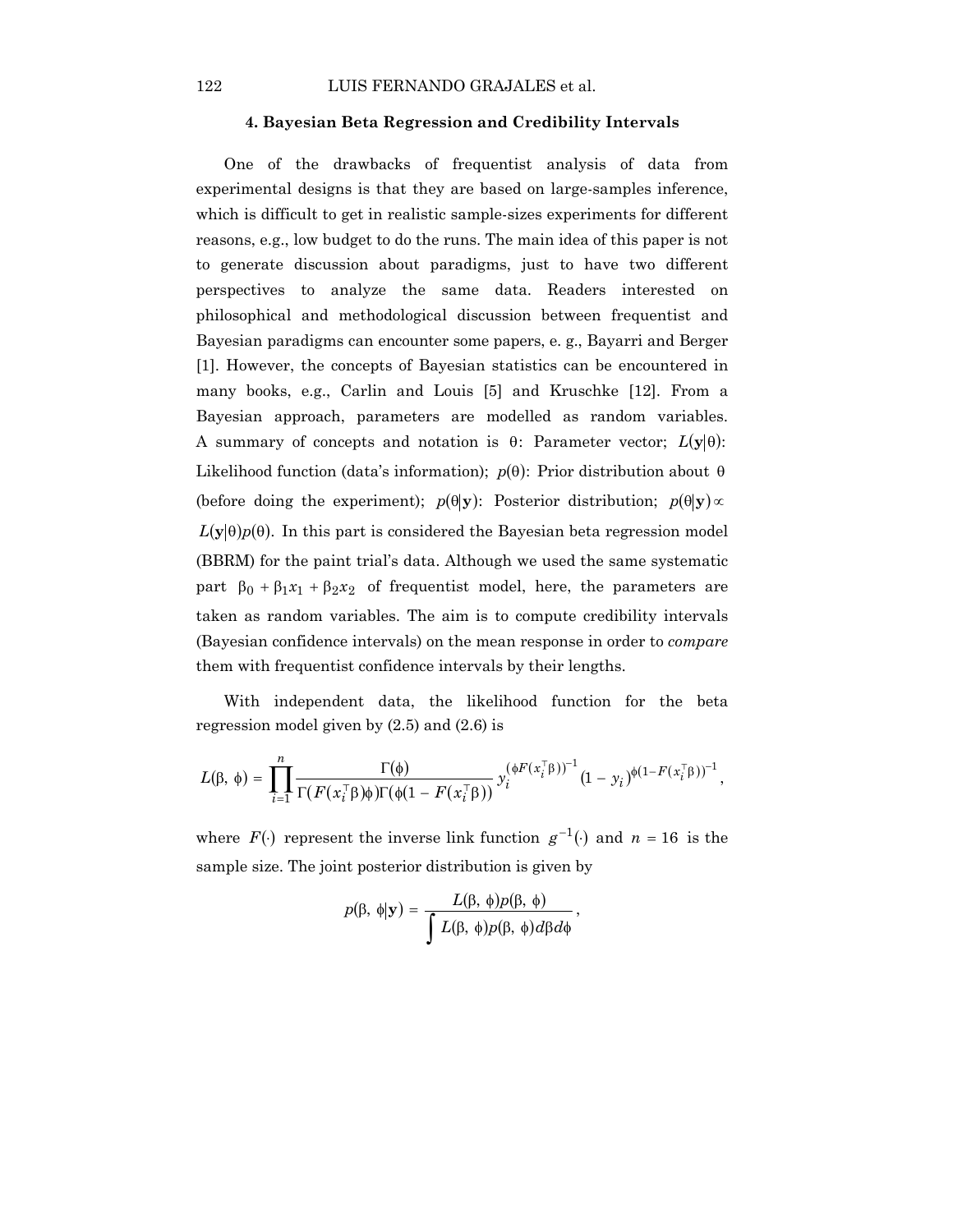and eliminating terms not depending on *y*:

$$
p(\beta, \phi | \mathbf{y}) \propto p(\beta, \phi) [\Gamma(\phi)]^n \prod_{i=1}^n \left[ \Gamma(F(x_i^\top \beta) \phi) \Gamma(\phi(1 - F(x_i^\top \beta))) \right]^{-1} y_i^{\phi F(x_i^\top \beta)}
$$
  

$$
(1 - y_i)^{\phi(1 - F(x_i^\top \beta))}, (4.1)
$$

which is analytically untractable, i.e., does not present closed form, thus must be approximated numerically with methods based on Markov chains Monte Carlo (MCMC), such as Metropolis-Hasting and the Gibbs sampler, see Robert and Casella [21]. According to Branscum et al. [4], and Figueroa-Zúniga et al. [9], Gibbs sampling can be used to generate a Monte Carlo sample from  $p(\beta, \phi | \mathbf{y})$ ; in this context, the Gibbs sampler involves iteratively sampling the *full conditional distributions*:

$$
p(\beta|\phi, \mathbf{y}) \propto L(\beta, \phi)p(\beta), \qquad (4.2)
$$

$$
p(\phi|\beta, \mathbf{y}) \propto L(\beta, \phi)p(\phi). \tag{4.3}
$$

In this paper is used the Walk Random for Metropolis Hasting (WRMH)'s method (Robert and Casella [21]) and was implemented in software R. The WRMH's method appears detailed in the Appendix. For the analysis, we considered 50,000 Monte Carlo iterations and the results were got accounting in the last 45,000 iterations. Additionally, the necessary diagnostic tests were performed (such as convergence, autocorrelation, history), from which desirable behaviours were observed in the chains. The process to compute the length of credibility intervals on mean response for the four considered beta models can summarized thus: (i) modelling βs as normal and φ as gamma mentioned earlier; (ii) applying the Bayes' rule can achieve the posterior distribution and, then to estimate the Bayesian βs; (iii) using the Bayesian estimated βs and the respective design matrix were estimated the (Bayesian) mean responses for the 4 different links in beta regression; (iv) at obtaining 45,000 estimates of Bayesian mean responses, they are ordered and then are computed the length of 95% credibility intervals (with 2.5 and 97.5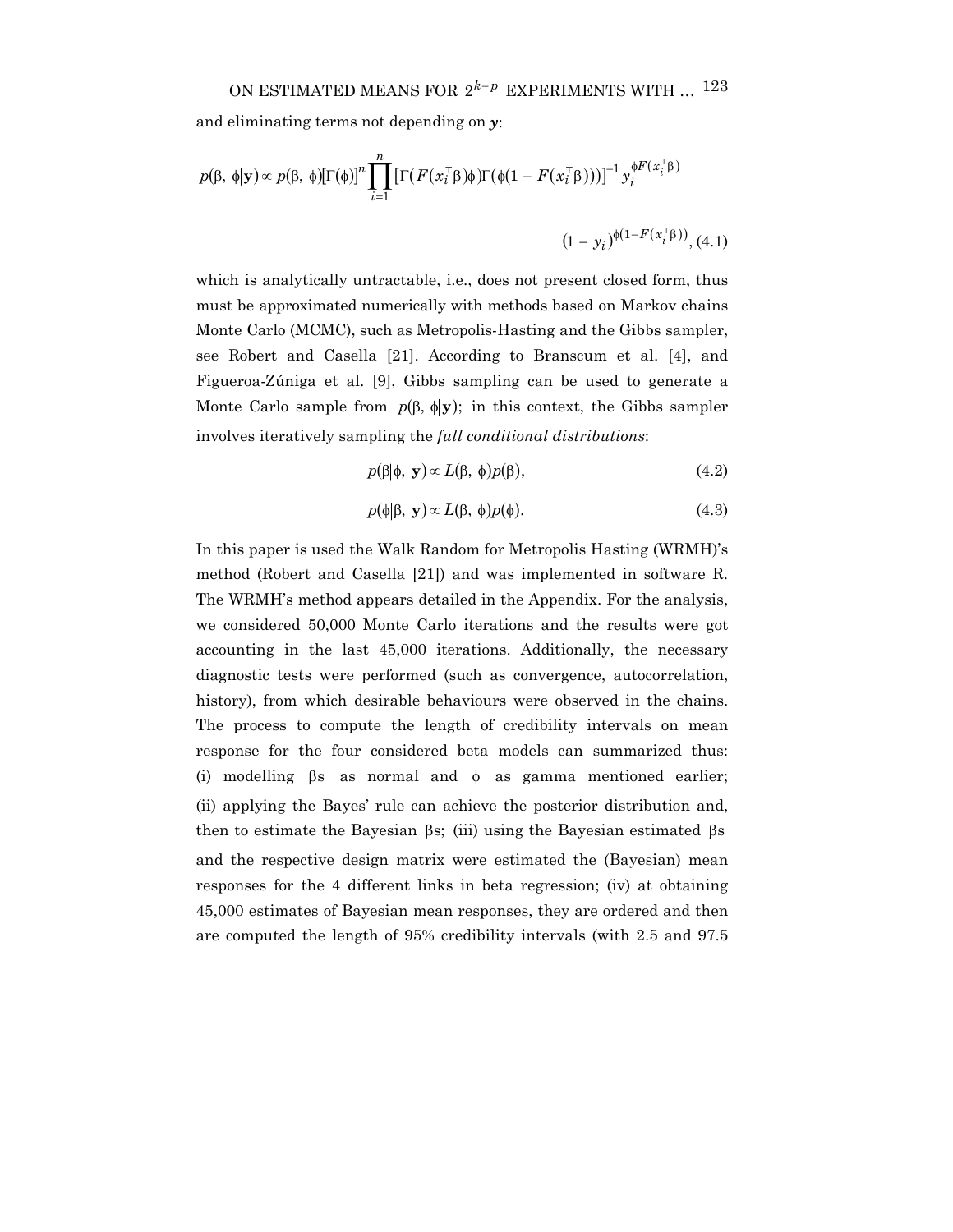percentiles); (v) the necessary diagnostics tests were performed (convergence, autocorrelation, history): desirable behaviours were observed; Figure 1 shows the diagnostics for  $β_1$  parameter with cauchit link: upper graph presents the convergence of chain; on another hand, because we observed high autocorrelation (20th order) in chains, we used each 20 observations and got low autocorrelation, see Figure 1 (middle and lower graphs). A similar behaviour was found in the other parameters.

The lengths of credibility intervals achieved for the paint trial data are shown in Table 6 together the frequentist results. Inspection of Table 6, we can observe that similar values between Bayesian and frequentist lengths for the logit link were obtained. The Bayesian beta regression model with probit link had the worst lengths, because they are greater than the normal length: (i) this bad result is surprisingly because the Akaike's Information Criterium (AIC) for the frequentist fit for beta model presented similar values for both functions: logit link (AIC =  $-54.14$ ) and probit link (AIC =  $-54.55$ ); (ii) on another hand, this bad result is not surprisingly at comparing with results of Monte Carlo's method (Table 5) because the probit link had coverage lower than 37%, and some of them presented coverage equal to zero for some parameters and sample sizes. These contradictory results leads to suggest more studies using the probit link for beta regression models.

Bayesian models with cloglog and cauchit links had intermediate results: wider lengths and also narrower intervals than frequentist's lengths for some experimental units; it is interesting and contradictory because the cloglog link achieved the best  $(AIC = -55.53)$  and the cauchit link got the worst  $(AIC = -50.80)$ , which could lead to judge these link functions as unstable for Bayesian analysis on mean response.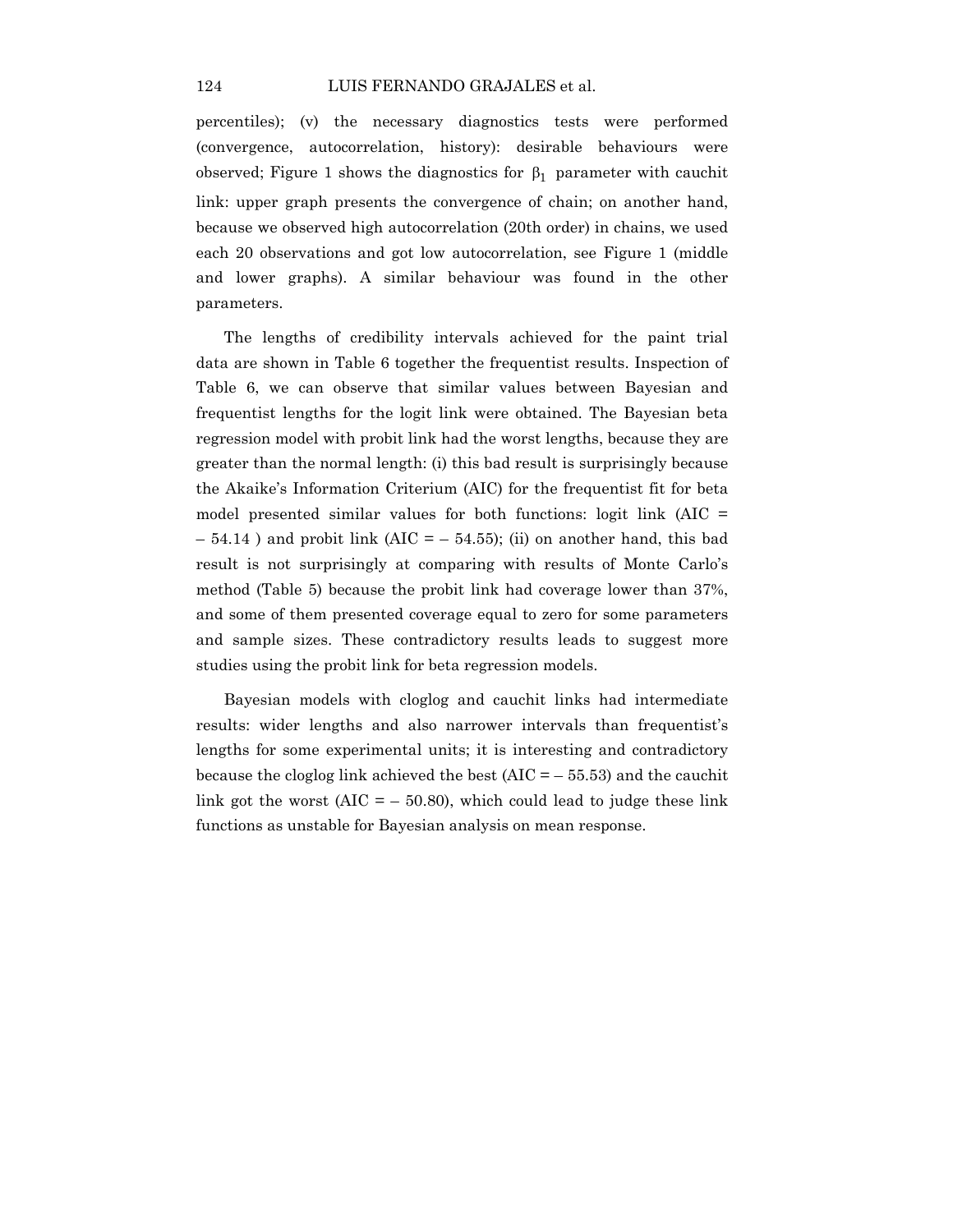

**Figure 1.** Some diagnostic tests for Bayesian analysis.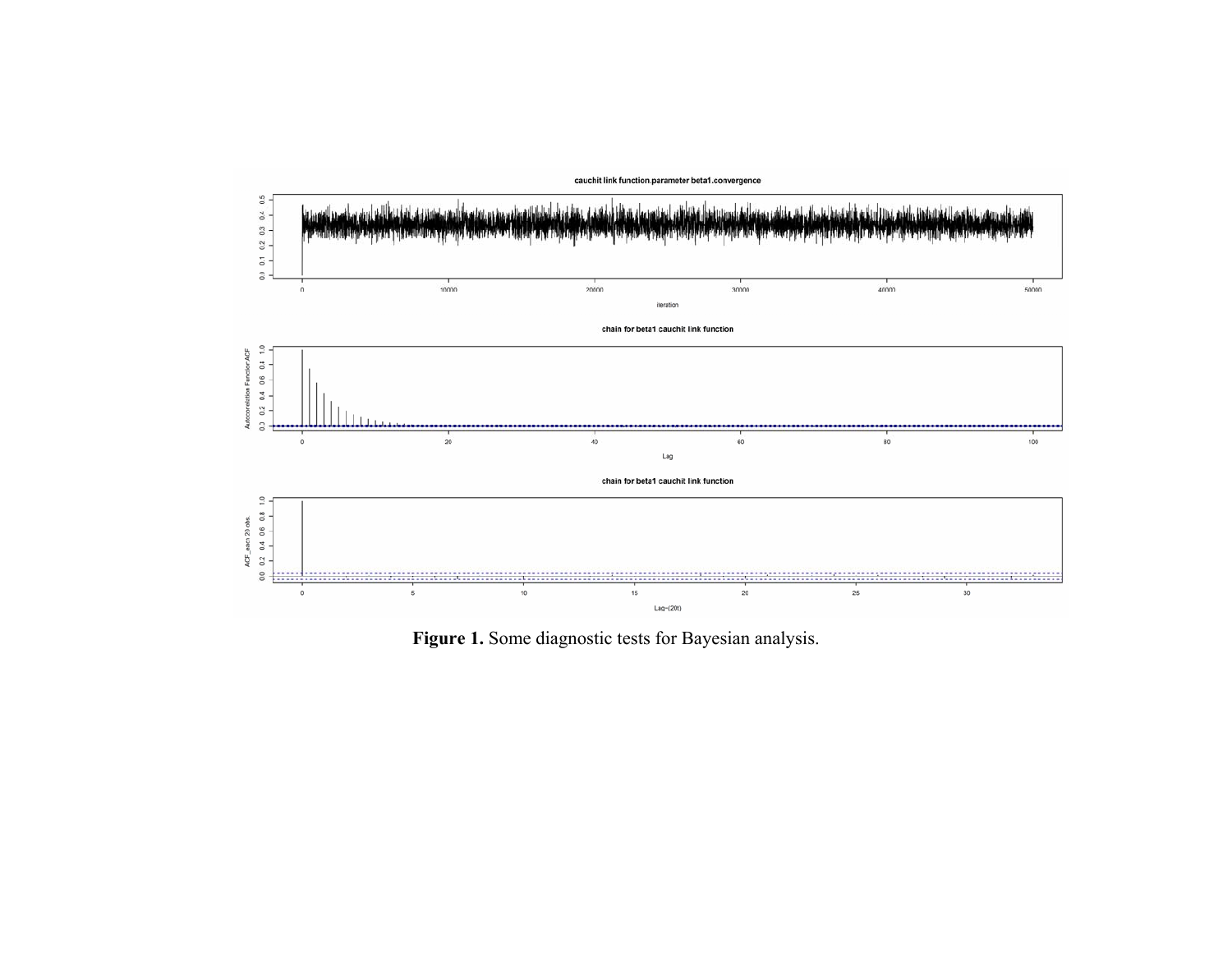|                |        | logit | logit | probit | probit | cloglog | cloglog | cauchit | cauchit |
|----------------|--------|-------|-------|--------|--------|---------|---------|---------|---------|
| <b>RUN</b>     | Normal | freq  | Bayes | freq   | Bayes  | freq    | Bayes   | freq    | Bayes   |
| $\mathbf{1}$   | 17.73  | 6.43  | 6.83  | 6.29   | 22.47  | 5.82    | 10.02   | 7.49    | 7.54    |
| $\overline{2}$ | 17.73  | 5.94  | 6.42  | 5.86   | 20.14  | 5.73    | 7.67    | 6.67    | 6.76    |
| 3              | 17.73  | 6.15  | 6.69  | 6.04   | 21.35  | 5.84    | 8.87    | 7.04    | 6.87    |
| $\overline{4}$ | 17.73  | 4.95  | 5.33  | 4.96   | 16.92  | 4.99    | 3.02    | 4.94    | 4.47    |
| 5              | 17.73  | 6.43  | 6.83  | 6.29   | 22.47  | 5.82    | 10.02   | 7.49    | 7.54    |
| 6              | 17.73  | 5.94  | 6.42  | 5.86   | 20.14  | 5.73    | 7.67    | 6.67    | 6.76    |
| $\overline{7}$ | 17.73  | 6.15  | 6.69  | 6.04   | 21.35  | 5.84    | 8.87    | 7.04    | 6.87    |
| 8              | 17.73  | 4.95  | 5.33  | 4.96   | 16.92  | 4.99    | 3.02    | 4.94    | 4.47    |
| 9              | 17.73  | 6.43  | 6.83  | 6.29   | 22.47  | 5.82    | 10.02   | 7.49    | 7.54    |
| 10             | 17.73  | 5.94  | 6.42  | 5.86   | 20.14  | 5.73    | 7.67    | 6.67    | 6.76    |
| 11             | 17.73  | 6.15  | 6.69  | 6.04   | 21.35  | 5.84    | 8.87    | 7.04    | 6.87    |
| 12             | 17.73  | 4.95  | 5.33  | 4.96   | 16.92  | 4.99    | 3.02    | 4.94    | 4.47    |
| 13             | 17.73  | 6.43  | 6.83  | 6.29   | 22.47  | 5.82    | 10.02   | 7.49    | 7.54    |
| 14             | 17.73  | 5.94  | 6.42  | 5.86   | 20.14  | 5.73    | 7.67    | 6.67    | 6.76    |
| 15             | 17.73  | 6.15  | 6.69  | 6.04   | 21.35  | 5.84    | 8.87    | 7.04    | 6.87    |
| 16             | 17.73  | 4.95  | 5.33  | 4.96   | 16.92  | 4.99    | 3.02    | 4.94    | 4.47    |

**Table 6.** Lengths of 95% frequentist and Bayesian confidence intervals on mean. Paint Trial Data

# **5. Concluding Remarks**

In this paper,  $2^{k-p}$  experiments with response in  $(0, 1)$  were considered; although the frequentist beta regression was enough to estimate the mean response, we also did the estimations using Bayesian beta regression in order to compare the classical results because in these experiments is common to have small samples. We compare frequentist and Bayesian confidence intervals extracted from seven models: normal, two transformations logit and arcsin, and the beta regression models with four link functions logit, probit, cloglog, and cauchit. Lengths were computed and analyzed for simulated and real data. For the paint trial data set, which is a  $2_{\text{IV}}^{8-4}$  experiment, we did three analysis: frequentist and Bayesian beta regression for original data and frequentist analysis for simulated data in scenarios based on the original data. For the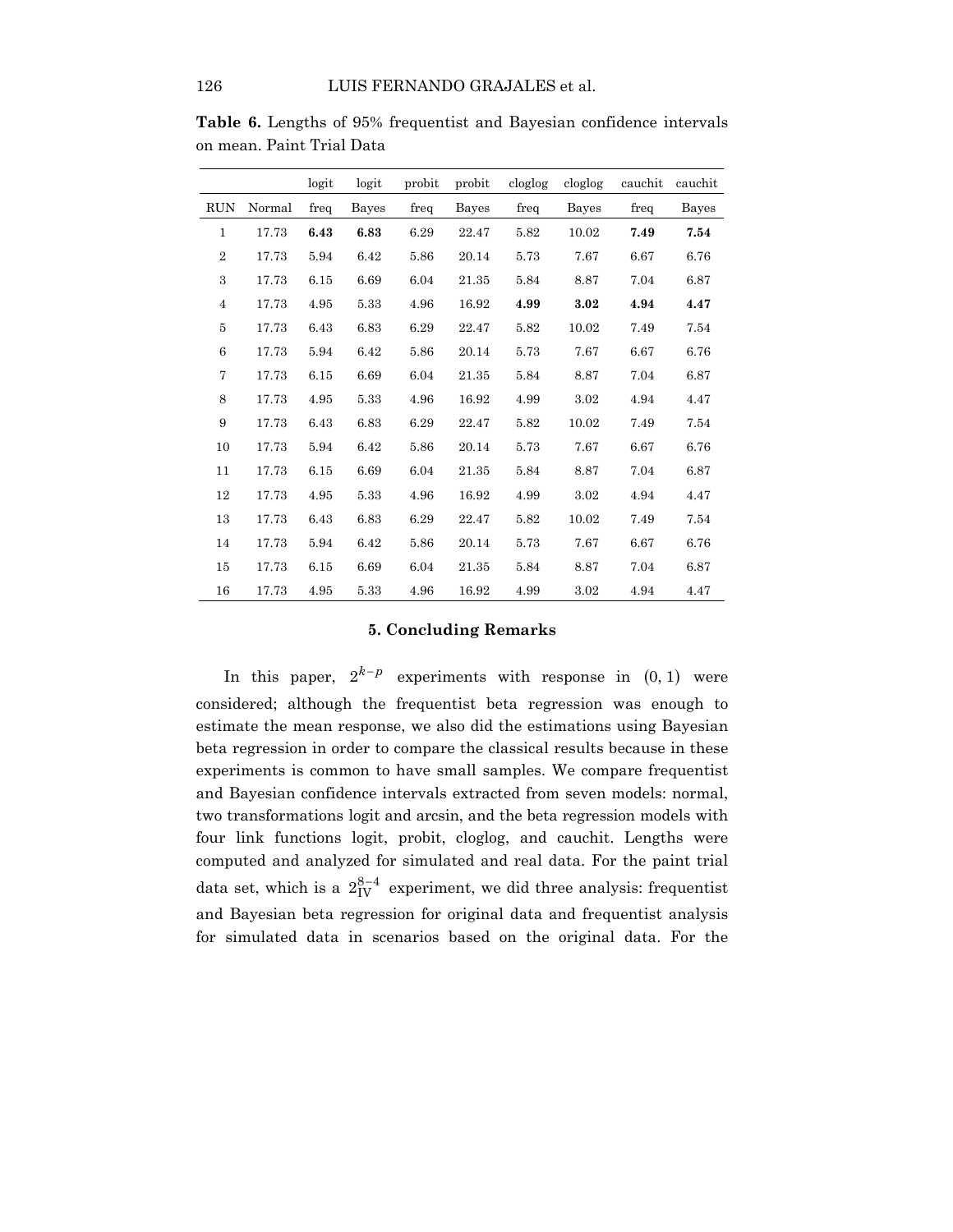semiconductors data, a  $2^{4-1}$  experiment, we only did the classical analysis. A different model was fitted for each experiment in order to compare with normal models found in the literature. At analyzing the results, we encountered several interesting conclusions. First, comparing the frequentist results, the lengths of confidence intervals from beta models were better than normal and transformed models for empirical paint trial data in all observations; for the semiconductors data, the cloglog and cauchit links for beta models had some greater lengths than the normal models for some observations, which is considered an unexpected and a bad result for us. After simulating with 1, 2, 3, and 4 replications of the beta logit model, using the systematic part of the paint trial data, we computed the intervals coverage for βs parameters applying the same seven models already mentioned; results for the simulated data can be summarized as follows: (i) the logit transformation model presented the best result because coverage was greater than 90% for the three parameters of the fitted model in all sample sizes (replications) of the experiment; (ii) the beta cauchit model was barely acceptable; (iii) the other four models: normal, arcsin, beta probit, and beta cloglog presented very bad results. Finally, considering the reported drawback for frequentist beta regression models with respect to the small sample sizes, we also fitted a Bayesian beta regression model for the paint trial data and computed length of credibility intervals on mean responses and they were compared with the lengths of frequentist confidence intervals for the same sixteen observations produced for the four beta models already considered. The logit link presented similar results for fits Bayesian and frequentist; the cloglog and cauchit links had contradictory results and, unfortunately, the probit link had credibility intervals greater than normal confidence intervals for almost observations; at joining these results with the AIC for frequentist models, we suggested further studies in order to elucidate some contradictory findings in our simulated and real data.

# **Acknowledgement**

LFGH and LALP belong to the Experimental Statistics Group supported by COLCIENCIAS (Colombia), and RO gratefully acknowledges the grant from CNPq (Brazil).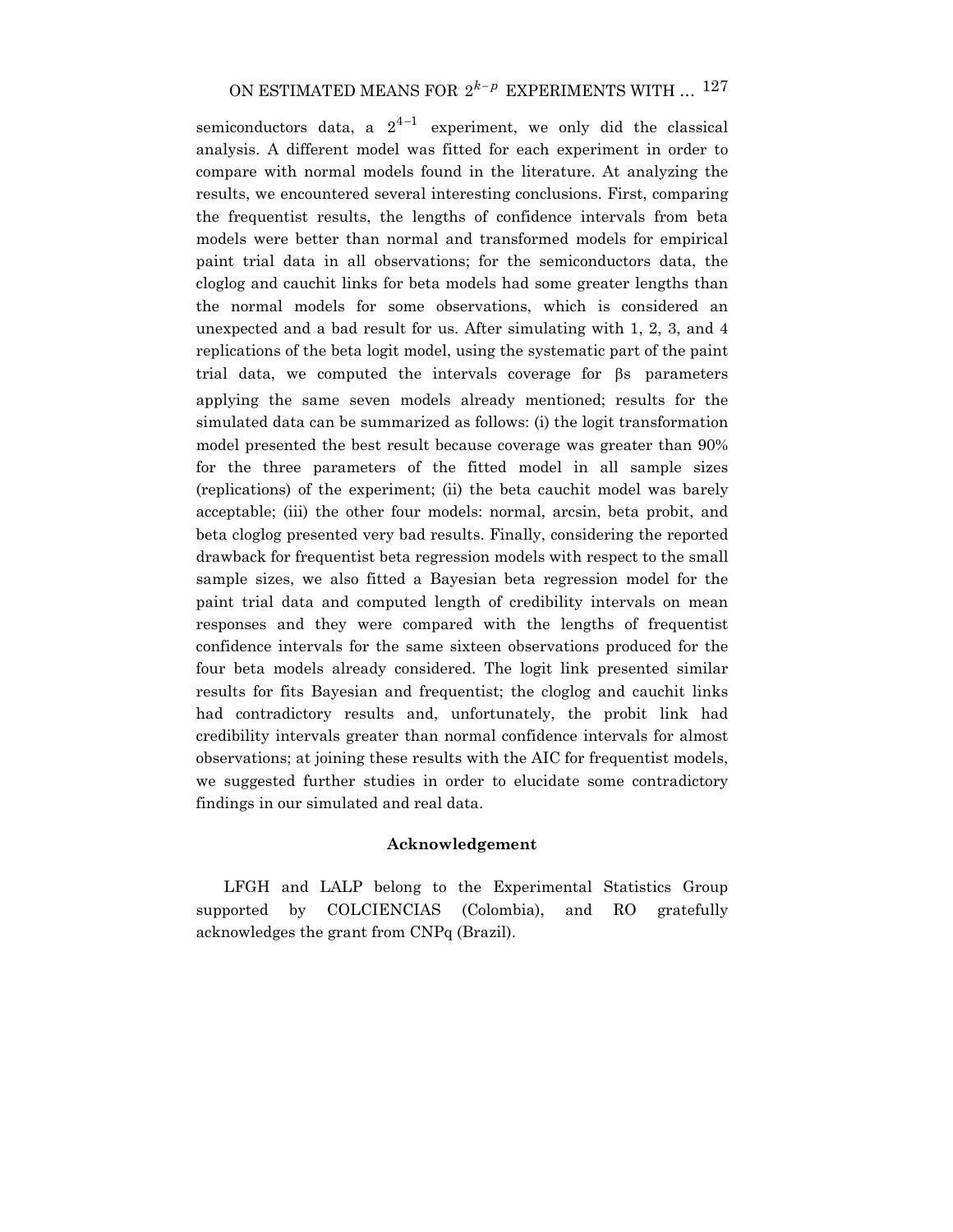#### **References**

- [1] M. J. Bayarri and J. O. Berger, The interplay of Bayesian and frequentist analysis, Statistical Sciences 19 (2004), 58-80.
- [2] J. M. Bernardo and A. F. Smith, Bayesian Theory, John Wiley and Sons Inc., Wiltshire, Great Britain, 2000.
- [3] G. E. P. Box, W. G. Hunter and J. S. Hunter, Statistics for Experimenters, John Wiley and Sons Inc., New Jersey, USA, 2005.
- [4] A. J. Branscum, W. O. Johnson and M. C. Thurmond, Bayesian beta regression: Applications to household expenditure data and genetic distance between foot-andmouth disease viruses, Australian and New Zealand Journal of Statistics 3 (2007), 287-301.
- [5] B. P. Carlin and T. A. Louis, Bayesian Methods for Data Analysis, CRC Press, Boca Raton, Florida, USA, 2009.
- [6] F. Cribari-Neto and A. Zeileis, Beta regression in R. Journal of Statistical Software 2 (2010), 1-24.
- [7] H. Eves, Elementary Matrix Theory, Dover Publications Inc., New York, USA, 1980.
- [8] S. L. P. Ferrari and F. Cribari-Neto, Beta regression for modelling rates and proportions, Journal of Applied Statistics 31 (2004), 799-815.
- [9] J. I. Figueroa-Zúniga, R. B. Arellano-Valle and S. L. P. Ferrari, Mixed beta regression: A Bayesian perspective, Preprint, 2, arXiv:1201.2375v2 (2012).
- [10] B. Grün, I. Kosmidis and A. Zeileis, Extended beta regression in R: Shaken, stirred, mixed, and partitioned, Journal of Statistical Software 2 (2011), 1-24.
- [11] R. Kieschnick and B. D. McCullough, Regression analysis of variates observed on (0, 1): Percentages, proportions and fractions, Statistical Modelling 3 (2003), 193-213.
- [12] J. K. Kruschke, Doing Bayesian Data Analysis: A Tutorial with R and BUGS, Academic Press, Burlington, USA, 2011.
- [13] S. L. Lewis, D. C. Montgomery and R. H. Myers, Examples of designed experiments with nonnormal responses, Journal of Quality Technology 3 (2001a), 265-278.
- [14] S. L. Lewis, D. C. Montgomery and R. H. Myers, Confidence interval coverage for designed experiments analyzed with GLM, Journal of Quality Technology 3 (2001b), 279-292.
- [15] O. O. Melo, L. A. López and S. E. Melo, Diseno de Experimentos (métodos y aplicaciones), Universidad Nacional de Colombia, Bogotá, Colombia, 2007.
- [16] D. C. Montgomery, Design and Analysis of Experiments, John Wiley and Sons Inc., New Jersey, USA, 2005.
- [17] D. C. Montgomery, E. A. Peck and G. G. Vining, Introduction to Linear Regression Analysis, John Wiley and Sons Inc., New Jersey, USA, 2006.
- [18] R. H. Myers and D. C. Montgomery, A tutorial on generalized linear models, Journal of Quality Technology 29 (1997), 274-291.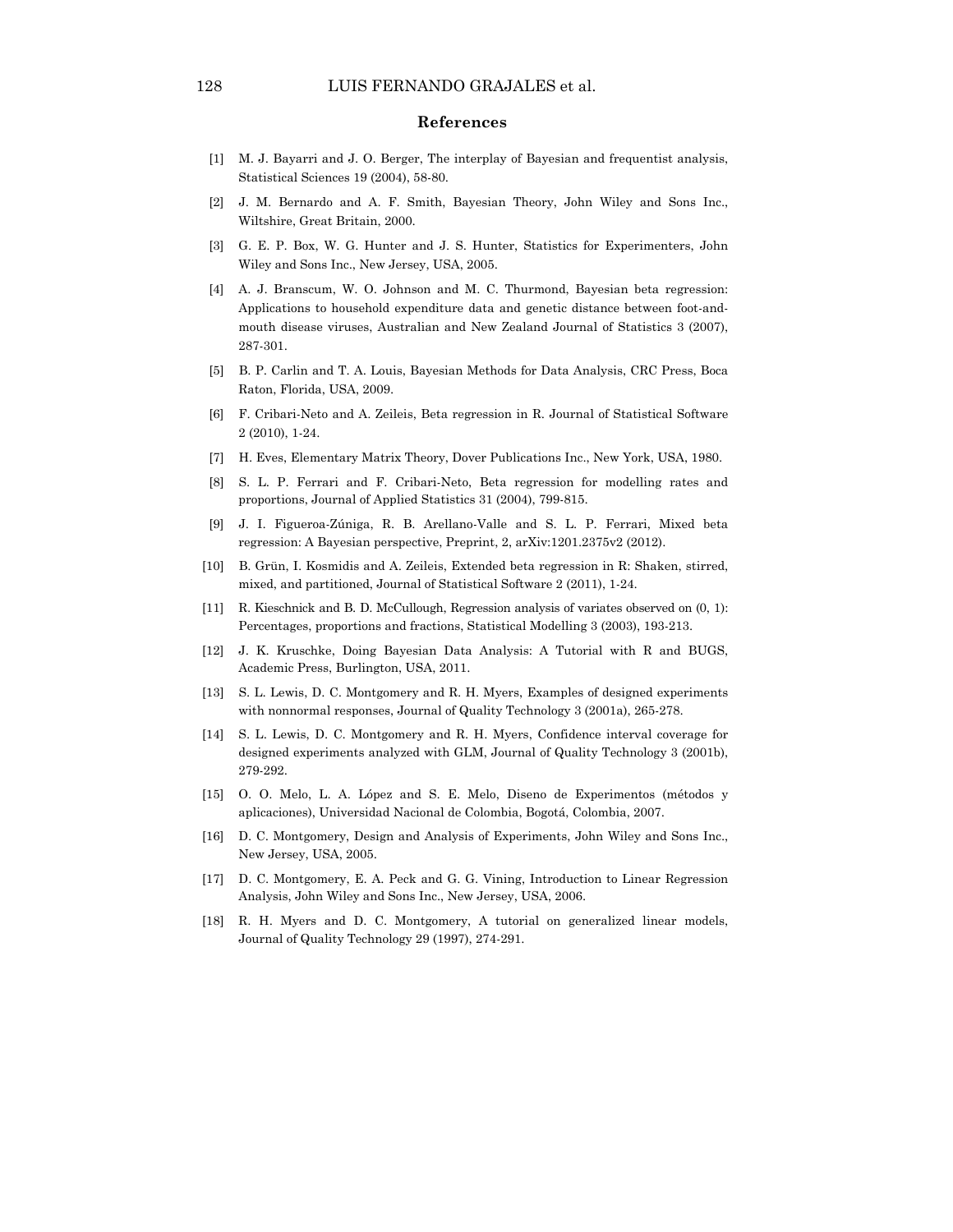- [19] P. Paolino, Maximum likelihood estimation of models with beta-distributed dependent variables, Political Analysis 9 (2001), 325-346.
- [20] S. C. Patil and H. V. Kulkarni, Analysis of 2nd factorial experiments with exponentially distributed response, Applied Mathematical Sciences 10 (2011), 459-476.
- [21] C. P. Robert and G. Casella, Monte Carlo Statistical Methods, Springer, New York, USA, 2004.
- [22] G. E. Shilov, Elementary Real and Complex Analysis, Dover Publications Inc., New York, USA, 1973.
- [23] M. Smithson and J. Verkuilen, A better lemon-squeezer? Maximum likelihood regression with beta-distributed dependent variables, Psychological Methods 11 (2006), 54-71.
- [24] K. L. P. Vasconcellos and F. Cribari-Neto, Improved maximum likelihood estimation in a new class of beta regression models, Brazilian Journal of Probability and Statistics 19 (2005), 13-31.

#### **Appendix**

## **Description of the method Random Walk Metropolis-Hasting**

Although is difficult to order the concepts, here they are introduced according to Robert and Casella [21]. A Markov chain Monte Carlo method (MCMC), for the simulation of a distribution *f* is any method producing an ergodic Markov chain  $(W^{(t)})$ , whose stationary distribution is *f.* (Current use: It is possible to obtain a sample  $W_1, \ldots, W_n$ approximately distributed from *f* without directly simulating from *f*). An ergodic Markov chain is a particular stochastic process. The Metropolis-Hasting (MH) is an algorithm to sample MCMCs, and is preferred rather Gibbs sampling when the prior  $p(\theta)$  and the likelihood  $L(\mathbf{y}|\theta)$  do not belong to the same distributional family, i.e., they are not a *conjugate pair*. The Metropolis-Hasting algorithm (MH) starts with the (target) objective density *f*. A conditional density  $q(y|w)$ , defined with respect to the dominating measure for the model, is then chosen. The MH algorithm can be implemented when  $q(\cdot|w)$  is easy to simulate from and is either explicitly available or symmetric  $(q(y|w) = q(w|y))$ . The target density f must be available to some extent; a general requirement is that the ratio  $(y)$  $\frac{f(y)}{q(y|w)}$  is known up to a constant independent of *w*. The MH algorithm